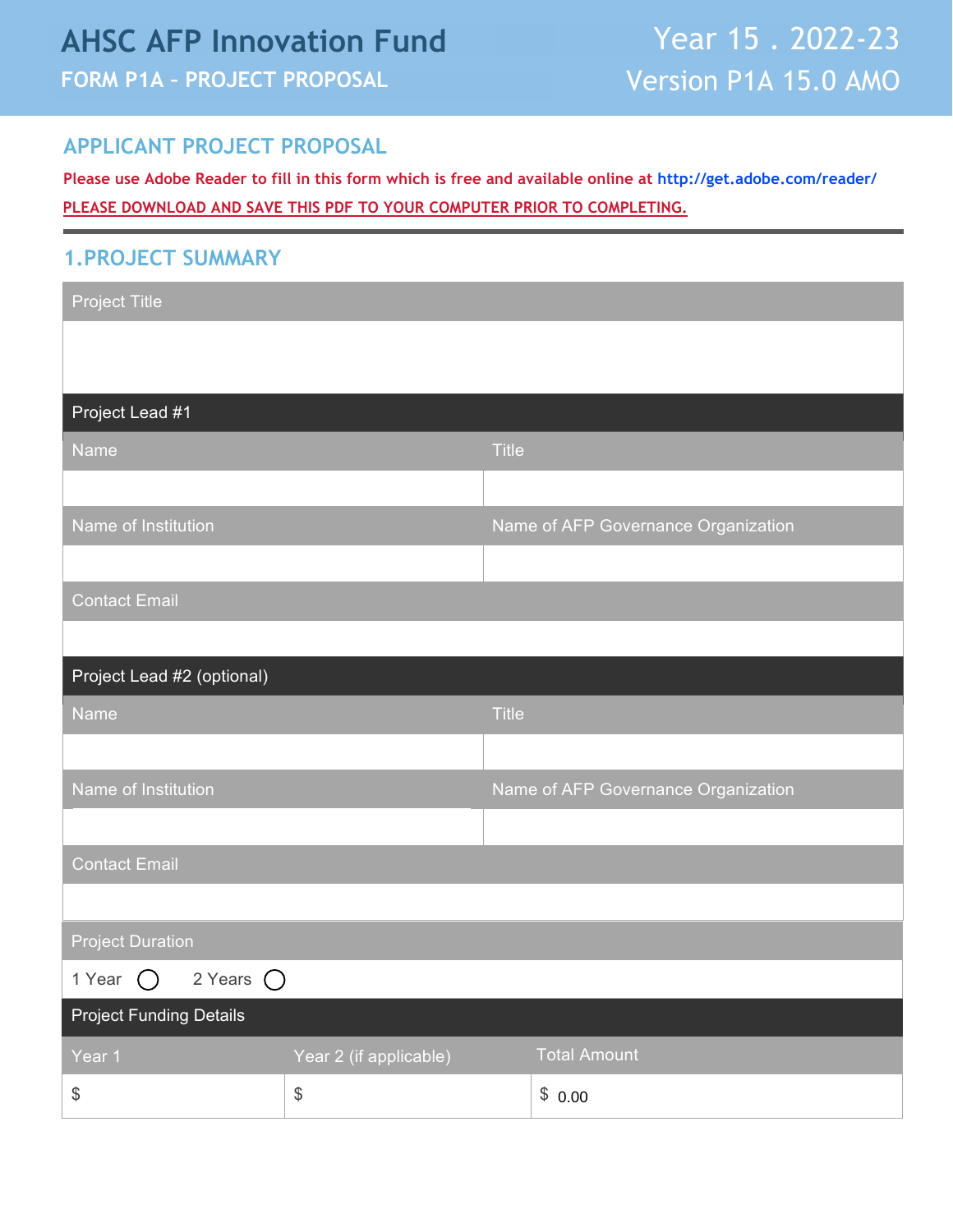### **2.PROJECT KEYWORDS**

2.1 Please select and insert five codes and associated titles for keywords to describe your project, in order of importance, from among the focus (code 1000), methodology (code 2000) and outcomes (code 3000) Selections listed on the Project Database Keywords List at the end of the document or at: [ifpoc.org/manage-forms/project-database-keyword-list/](https://ifpoc.org/manage-forms/project-database-keyword-list/)

| 47 |  |
|----|--|
| 2. |  |
| 3. |  |
| 4. |  |
| 5. |  |

## **3.PLAIN LANGUAGE ABSTRACT**

3.1 Please describe the proposed project using non-technical language emphasizing the research question its of mportance to health care delivery. If you receive the award, *this summary description will be posted on* **the IFPOC public website and will be included in press releases.** Ensure that your description can be understood outside your research field. – maximum 1250 characters **including spaces**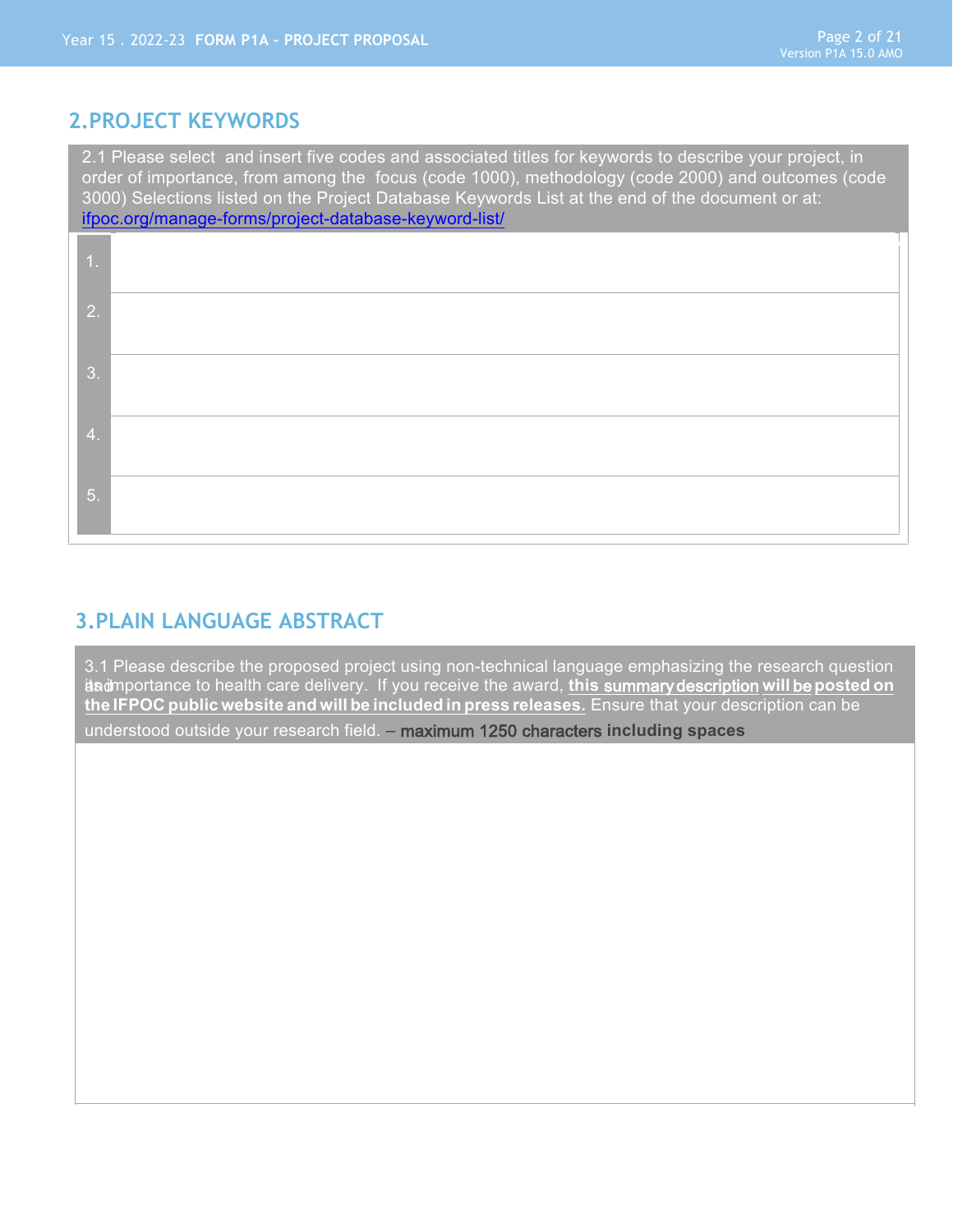3.2 What is the innovation and main question or hypothesis for this proposal? Maximum 1250 characters including spaces

3.3 Please describe how this project will influence the healthcare system or influence patient care? Maximum 1250 characters including spaces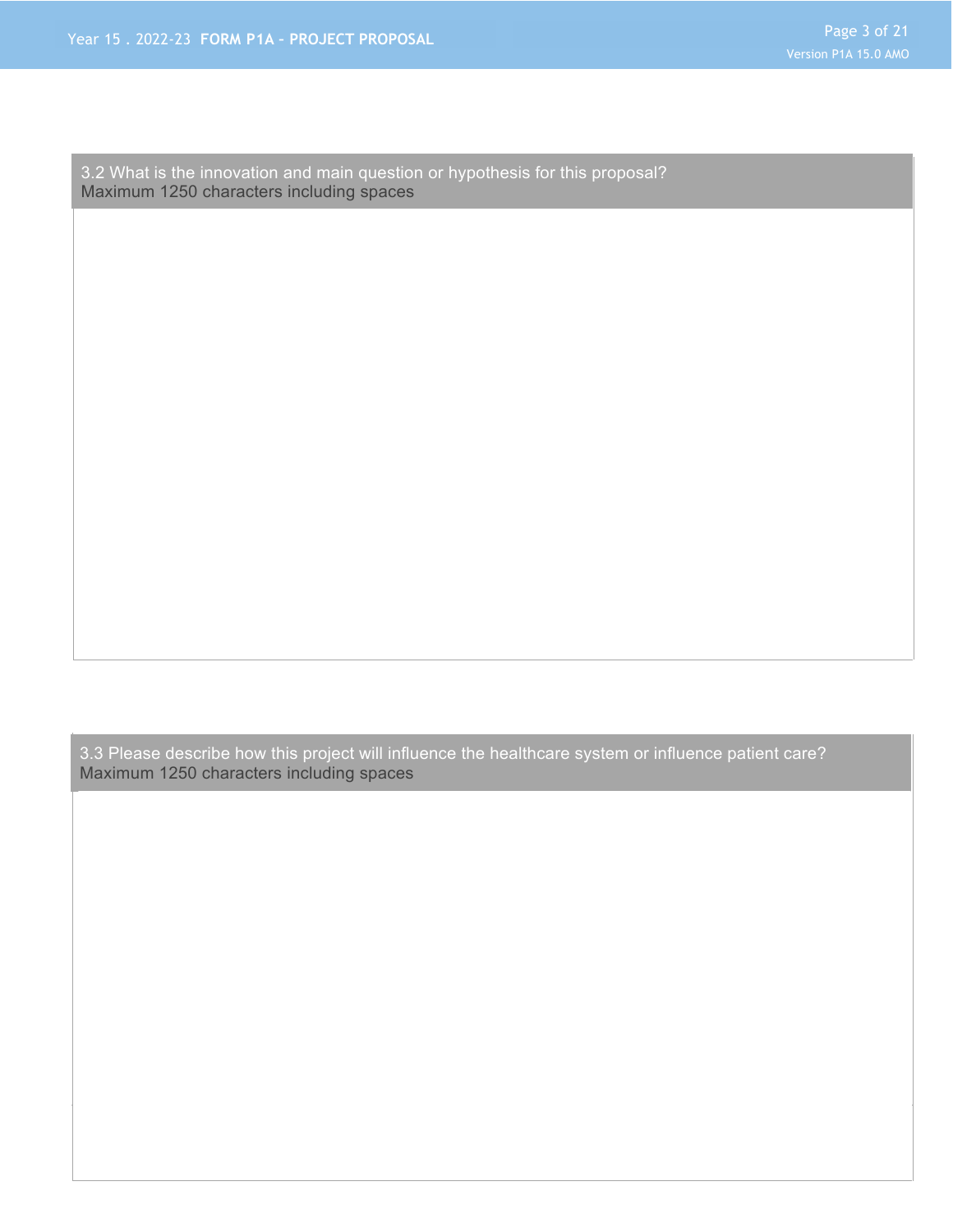3.4 Please describe your knowledge translation plan for the results of this project (how will you share / disseminate your results and/or spread your innovation)? Maximum 1250 characters including spaces

#### **4.PROJECT DETAILS**

4.1 Does this project/innovation have the possibility to result in a patent, title of ownership?



If YES – please elaborate on who will own the patent or title, and explain how potential for conflict of interest will be mitigated. – maximum 1000 characters including spaces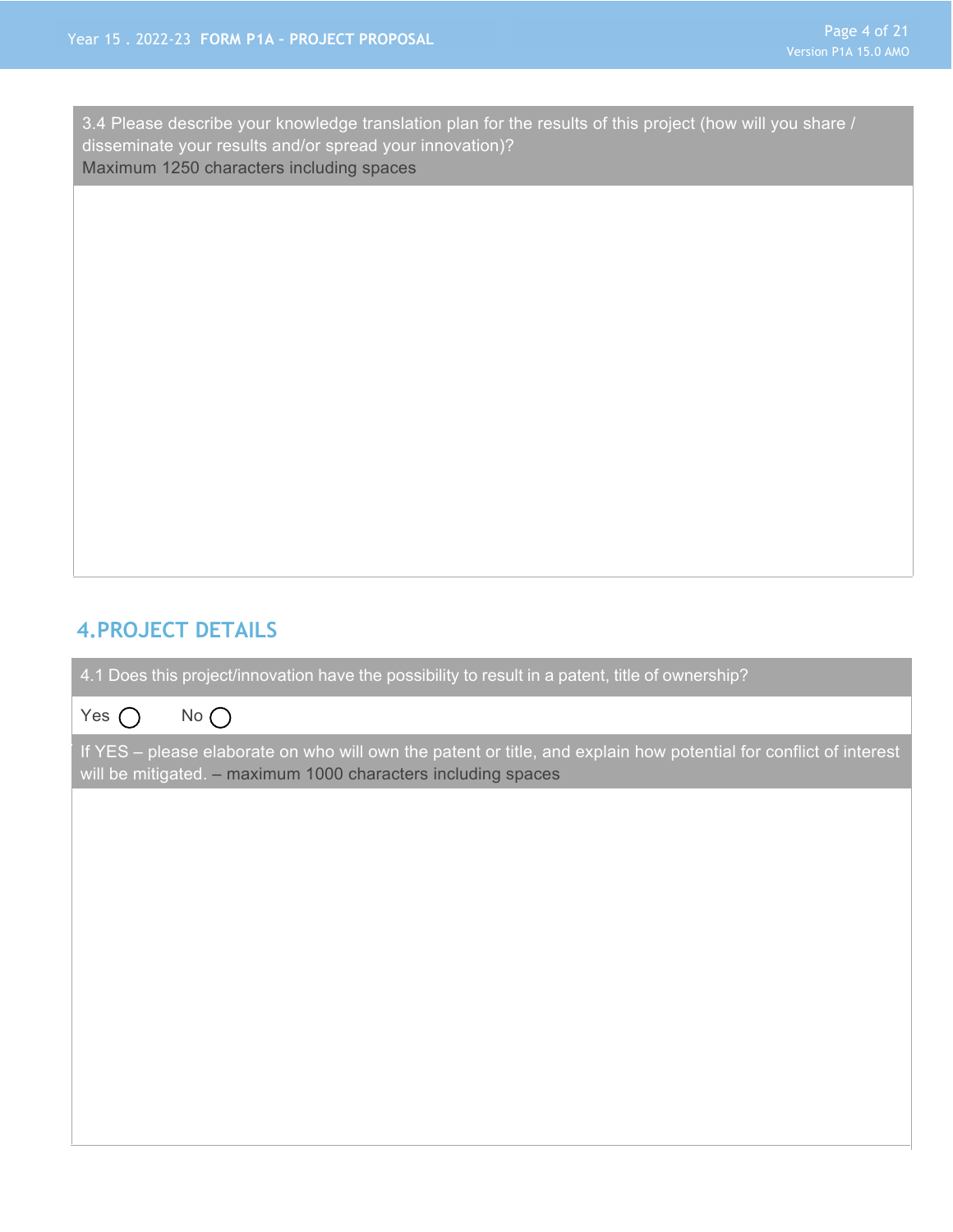| innovation? | 4.2 Are any of the team members involved in the design or sale of a product that will be used in testing an                                                                                                        |                 |
|-------------|--------------------------------------------------------------------------------------------------------------------------------------------------------------------------------------------------------------------|-----------------|
| Yes         | <b>No</b><br>$\left( \quad \right)$                                                                                                                                                                                |                 |
|             | If YES - please elaborate on how potential for conflict of interest within the project will be mitigated.<br>- maximum 1000 characters including spaces                                                            |                 |
|             |                                                                                                                                                                                                                    |                 |
|             |                                                                                                                                                                                                                    |                 |
|             |                                                                                                                                                                                                                    |                 |
|             |                                                                                                                                                                                                                    |                 |
|             |                                                                                                                                                                                                                    |                 |
|             |                                                                                                                                                                                                                    |                 |
|             |                                                                                                                                                                                                                    |                 |
|             | Medical, Parental or Maternity Leave                                                                                                                                                                               |                 |
|             | Please inform us if the Project Lead or Co-Lead will be taking leave.                                                                                                                                              |                 |
|             | If, during the course of your Project Term, you are provided with a leave from clinical duties by your<br>institution, please fill out a G4 form found at IFPOC.org and submit it to your Governance Organization. |                 |
|             | Is there a significant information technology component to this project?                                                                                                                                           |                 |
| Yes (       | $No$ $\bigcap$                                                                                                                                                                                                     |                 |
|             | If you answered yes, please inform your CIO to obtain advice and support of your IT needs.                                                                                                                         |                 |
|             |                                                                                                                                                                                                                    |                 |
|             | Is this Project Proposal a continuation of a previous Innovation Funded project?                                                                                                                                   |                 |
| Yes         | $No$ $()$                                                                                                                                                                                                          |                 |
|             | If YES: please provide the Year and/or Project Code, Title and Project Lead(s) for the previous IF project.                                                                                                        |                 |
| Year        | <b>Title</b>                                                                                                                                                                                                       | Project Lead(s) |
|             |                                                                                                                                                                                                                    |                 |
|             |                                                                                                                                                                                                                    |                 |
|             |                                                                                                                                                                                                                    |                 |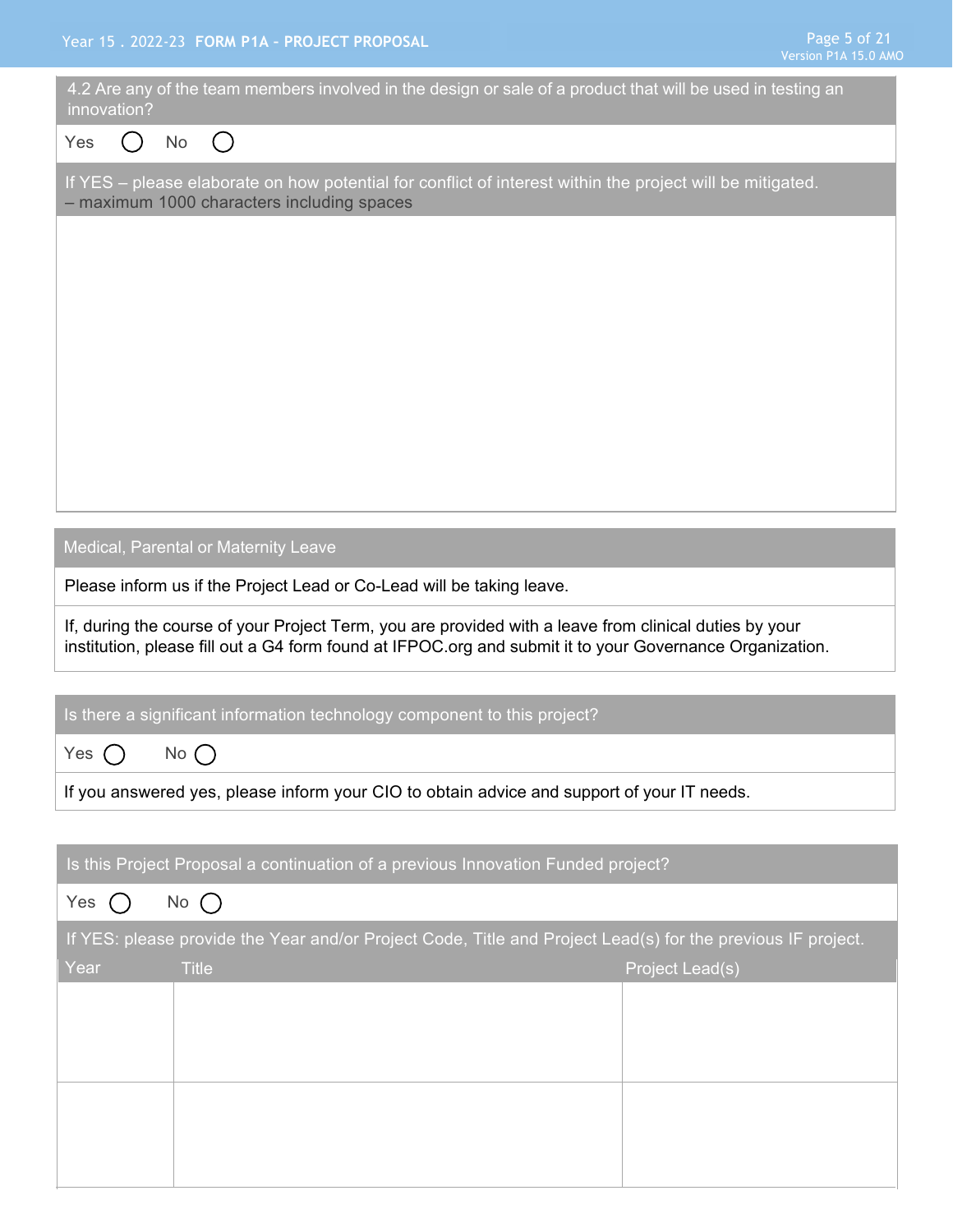#### Year 15 . 2022-23 **FORM P1A – PROJECT PROPOSAL**

| 4.5 Is this Project Proposal dependent on another AFP IF project?                                                    |                                               |                                       |                          |                     |
|----------------------------------------------------------------------------------------------------------------------|-----------------------------------------------|---------------------------------------|--------------------------|---------------------|
| $No$ $O$<br>Yes<br>$($ )                                                                                             |                                               |                                       |                          |                     |
| If YES: Coordinated $($                                                                                              | Dependent $( )$                               | <b>Both Coordinated and Dependent</b> |                          |                     |
| If YES, please insert Title of Project, Project Lead, and Affiliated Institution as well as Project Code (if known). |                                               |                                       |                          |                     |
| <b>Title</b>                                                                                                         |                                               | <b>Project Lead</b>                   | Affiliated Institution   | <b>Project Code</b> |
|                                                                                                                      |                                               |                                       |                          |                     |
|                                                                                                                      |                                               |                                       |                          |                     |
|                                                                                                                      |                                               |                                       |                          |                     |
|                                                                                                                      |                                               |                                       |                          |                     |
| If the other applicants are unsuccessful, can this project stand alone?                                              |                                               |                                       |                          |                     |
| Yes $\bigcap$<br>No                                                                                                  |                                               |                                       |                          |                     |
| 4.6 Will this project receive funding from any other source than the IF? - including cash or in-kind                 |                                               |                                       |                          |                     |
| contributions?                                                                                                       |                                               |                                       |                          |                     |
| Yes $\bigcap$<br>No                                                                                                  |                                               |                                       |                          |                     |
| If answered YES, please specify by source and amount anticipated or already committed:                               |                                               |                                       |                          |                     |
| Source                                                                                                               | Amount                                        |                                       | Anticipated or Committed |                     |
|                                                                                                                      | $\frac{1}{2}$                                 |                                       |                          |                     |
|                                                                                                                      |                                               |                                       |                          |                     |
|                                                                                                                      | $\, \, \raisebox{12pt}{$\scriptstyle \circ$}$ |                                       |                          |                     |
|                                                                                                                      | $\$\$                                         |                                       |                          |                     |
|                                                                                                                      |                                               |                                       |                          |                     |
|                                                                                                                      | $\frac{1}{2}$                                 |                                       |                          |                     |
|                                                                                                                      |                                               |                                       |                          |                     |
|                                                                                                                      |                                               |                                       |                          |                     |
|                                                                                                                      | $\frac{1}{2}$                                 |                                       |                          |                     |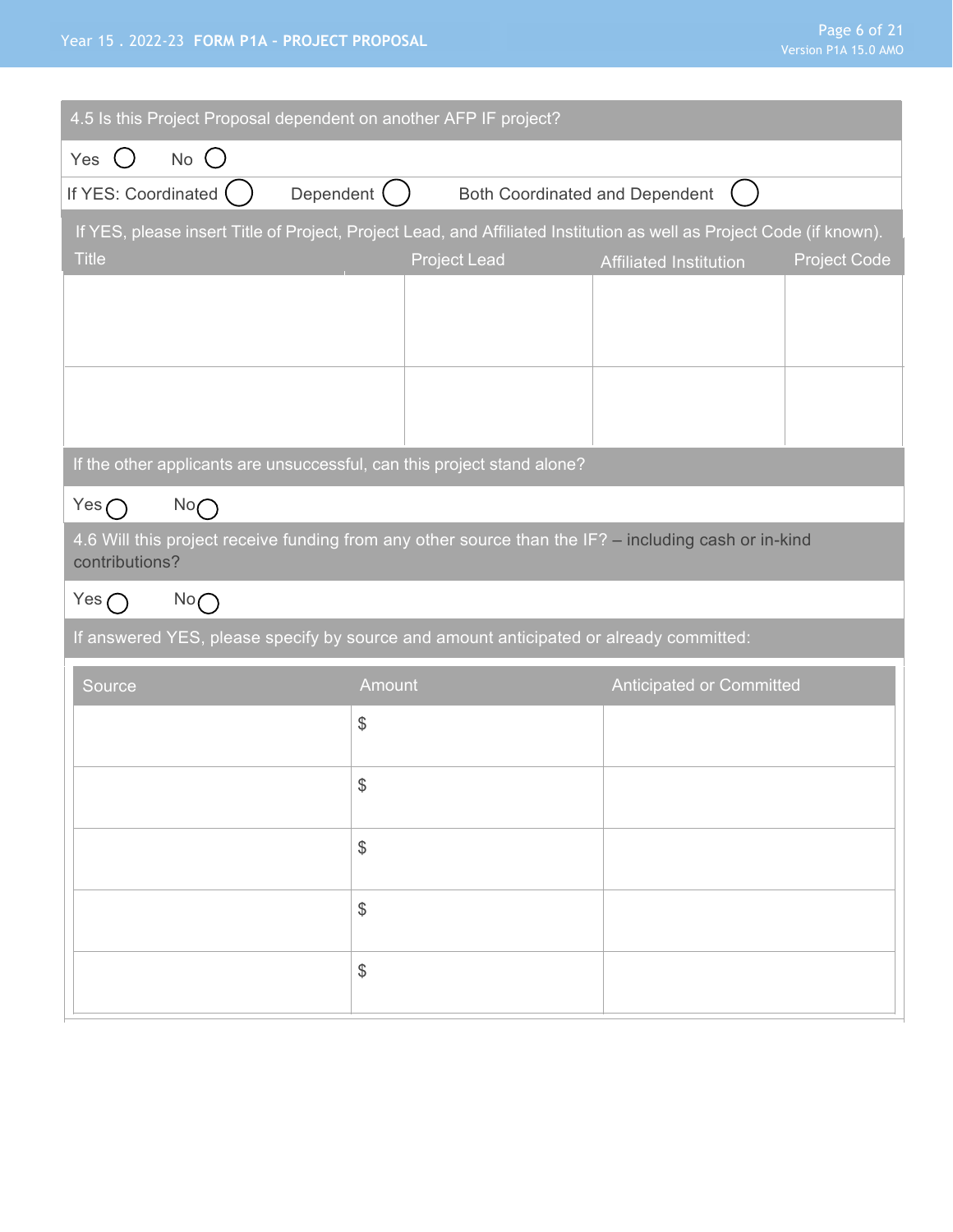#### **5.PROJECT NARRATIVE PROPOSAL**

5.1 Background, Objectives, Rationale, Significance, and Justify why the project is innovative maximum 8,000 characters including spaces (place up to 3000 characters on this page, up to 3000 on page 8 and the balance on page 9) Also include an assessment of expected outcomes.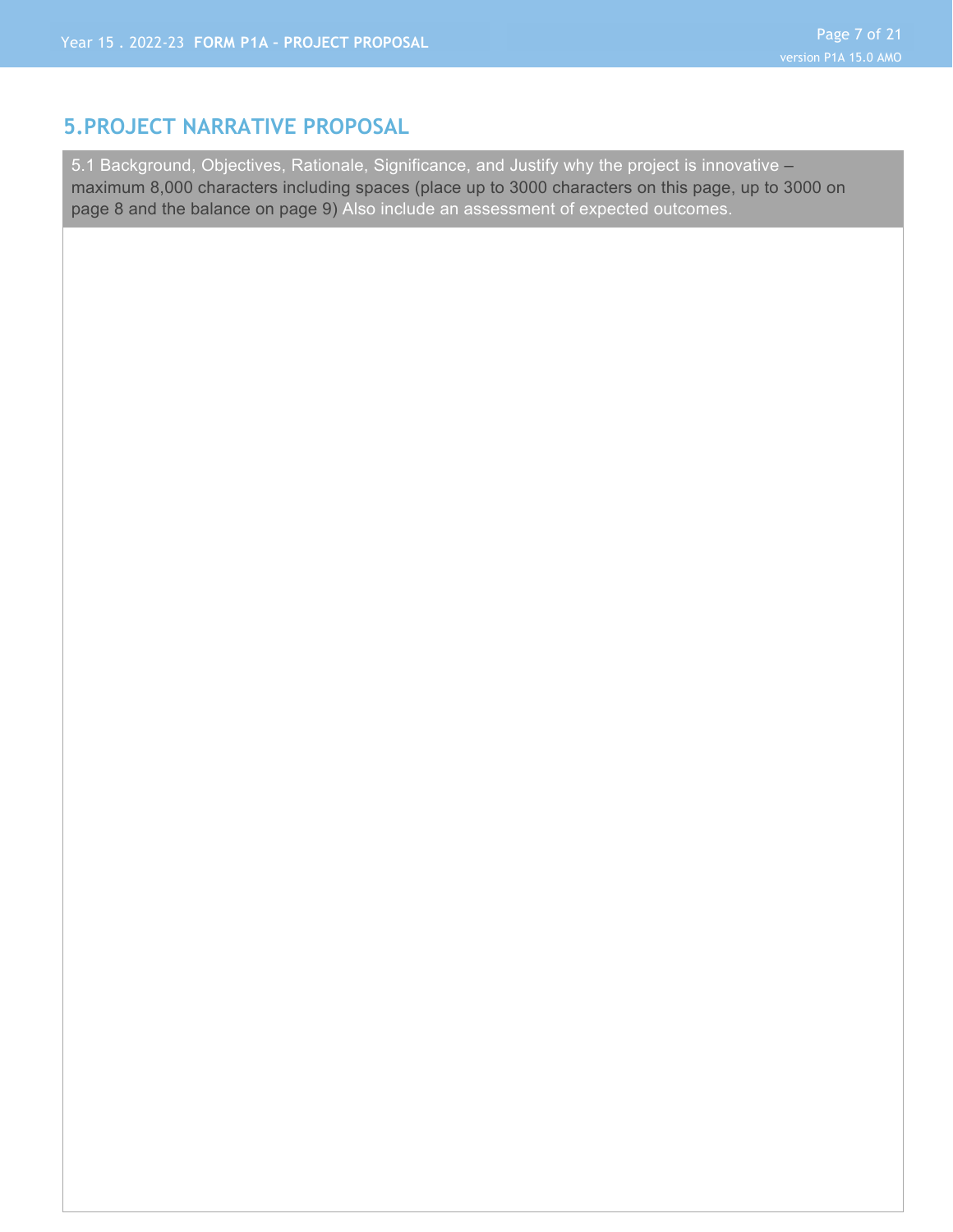5.1 Background, Objectives, Rationale, Significance, and Justify why the project is innovative – continued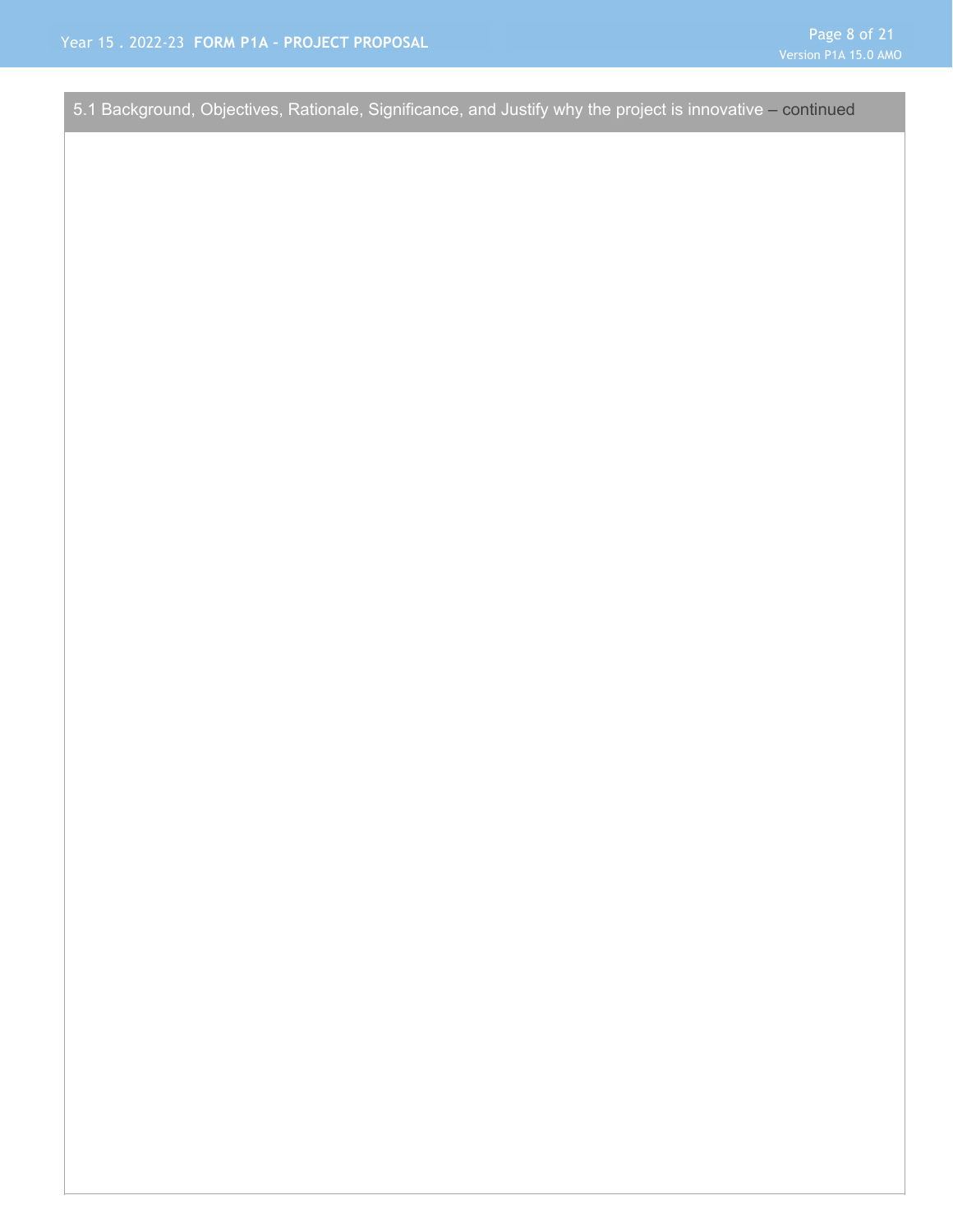Page 9 of 21

5.1 Background, Objectives, Rationale, Significance, and Justify why the project is innovative – continued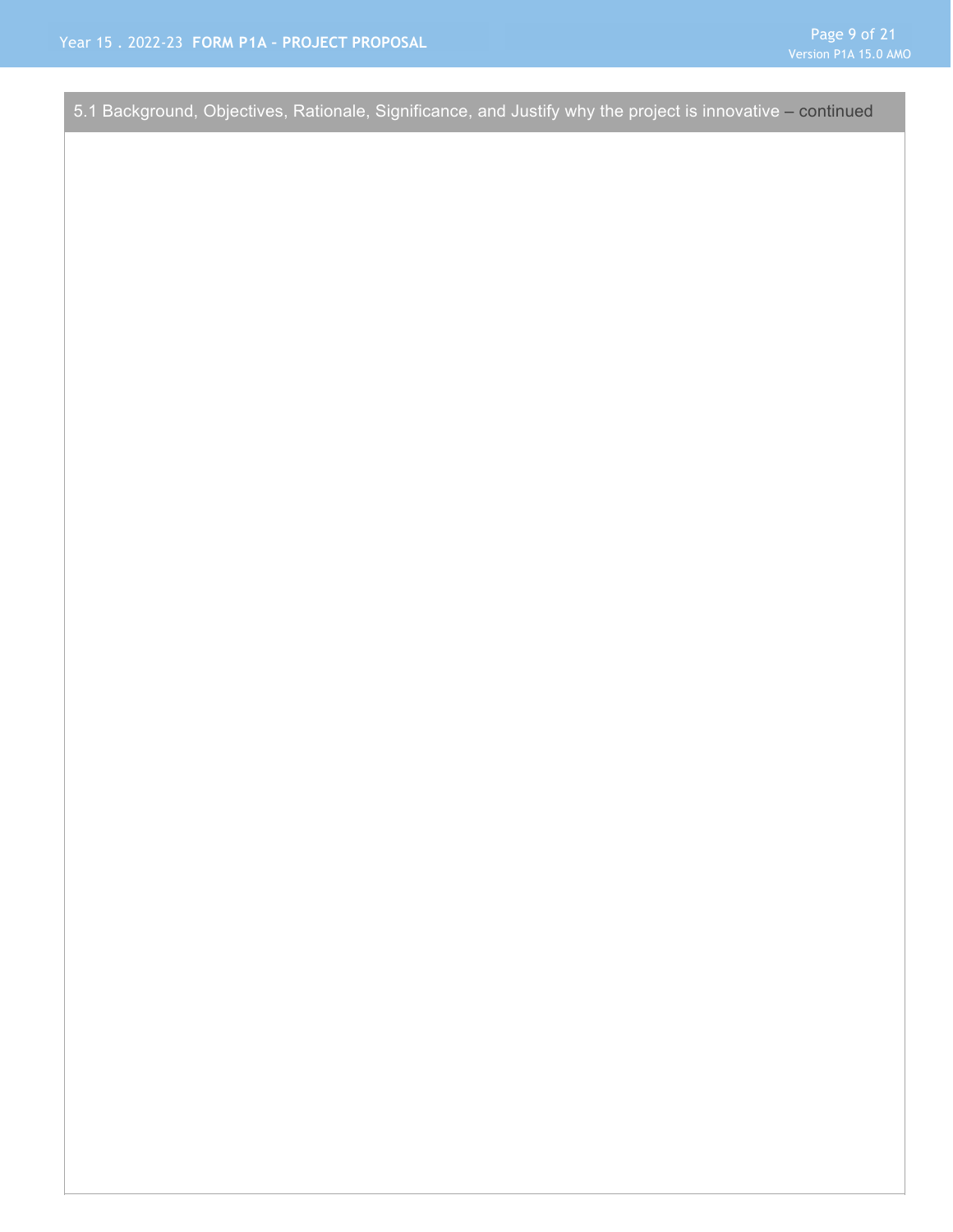5.2 Approach and Work Plan – maximum 4000 characters including spaces (up to approx. 3000 characters on this page, and the balance on page 11)

Provide a description of the approach to be used as well as a detailed project work plan. If applicable, please include: rationale for recruitment targets, power calculations, TBD ask RW/DC/RM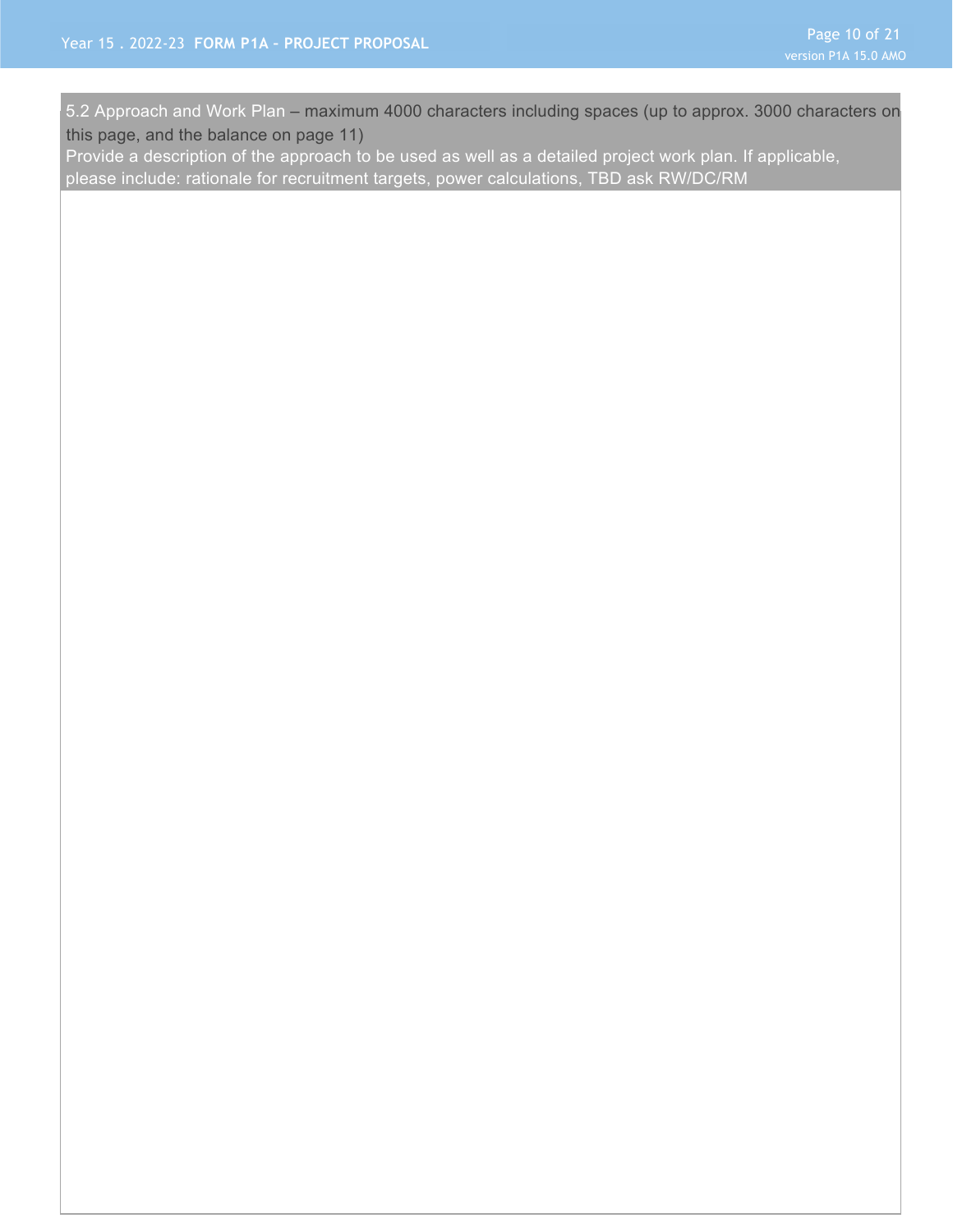5.2Approach and Work Plan – Continued.

5.3 Timeline – maximum 1300 characters including spaces

Provide a target start date, the dates when each milestone will be completed and the target finishing date for the project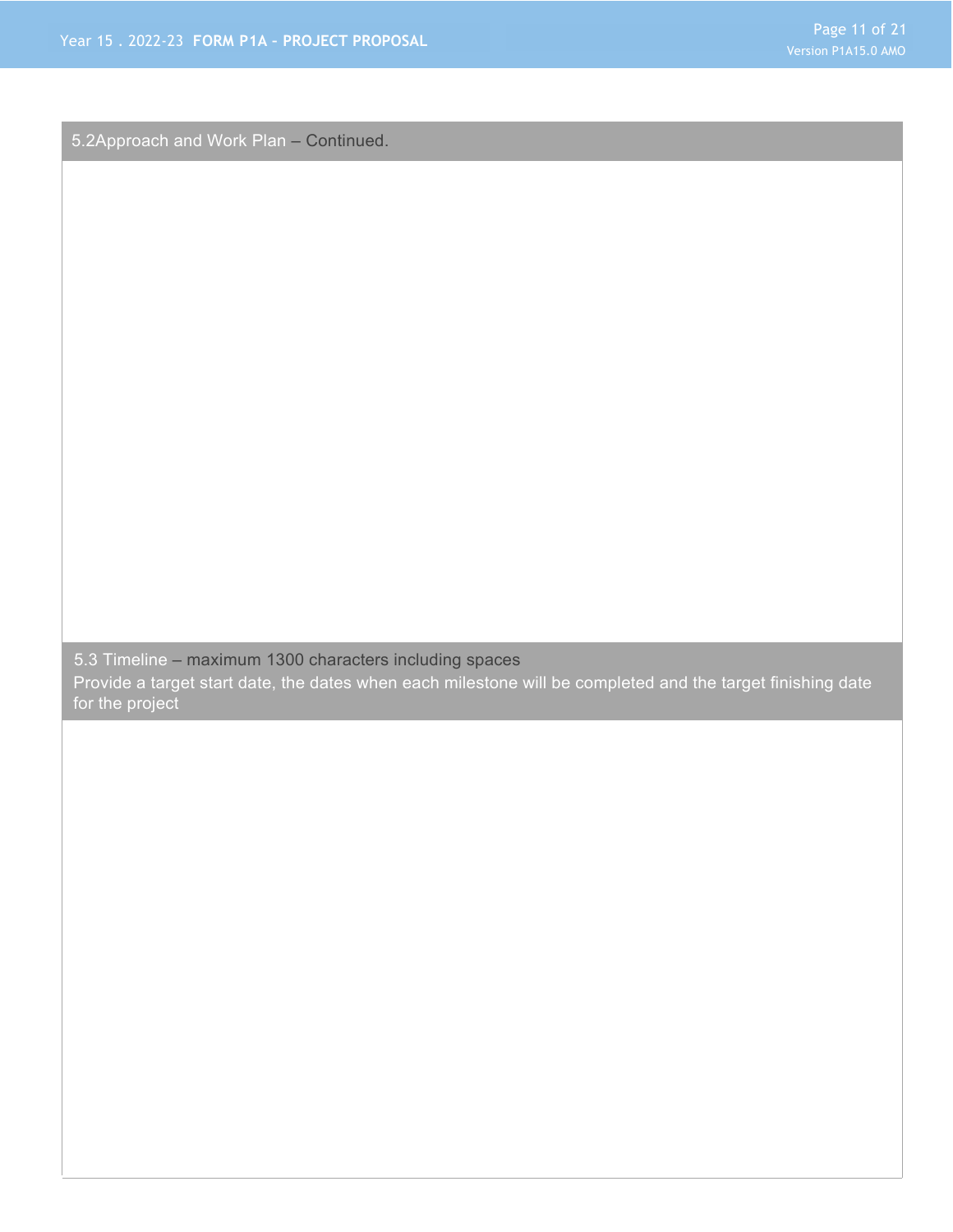5.4 Project Outcome Evaluation Metrics – maximum 2700 characters including spaces Detail the anticipated outcomes and how these outcomes will be measured. Which measurement will determine success? How will you measure it? What is the expected benefit and how will it be measured? How will the IFPOC determine if the project was successful?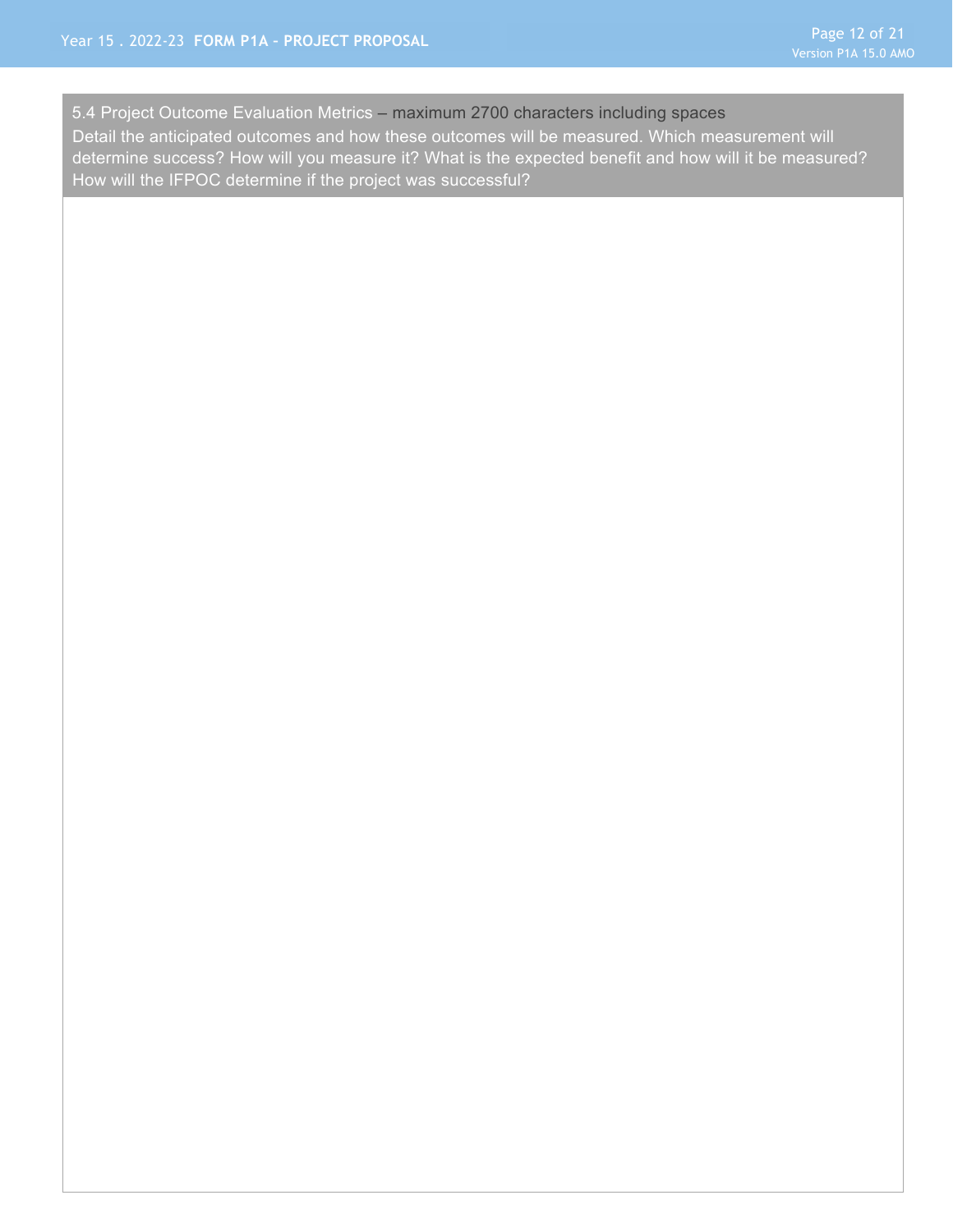#### 5.5 Team – maximum 2000 characters including spaces

Please include the names and affiliations of the team members, with a brief statement of their roles, experience (are any early career investigators?), area(s) of expertise, time commitment and planned contributions to the project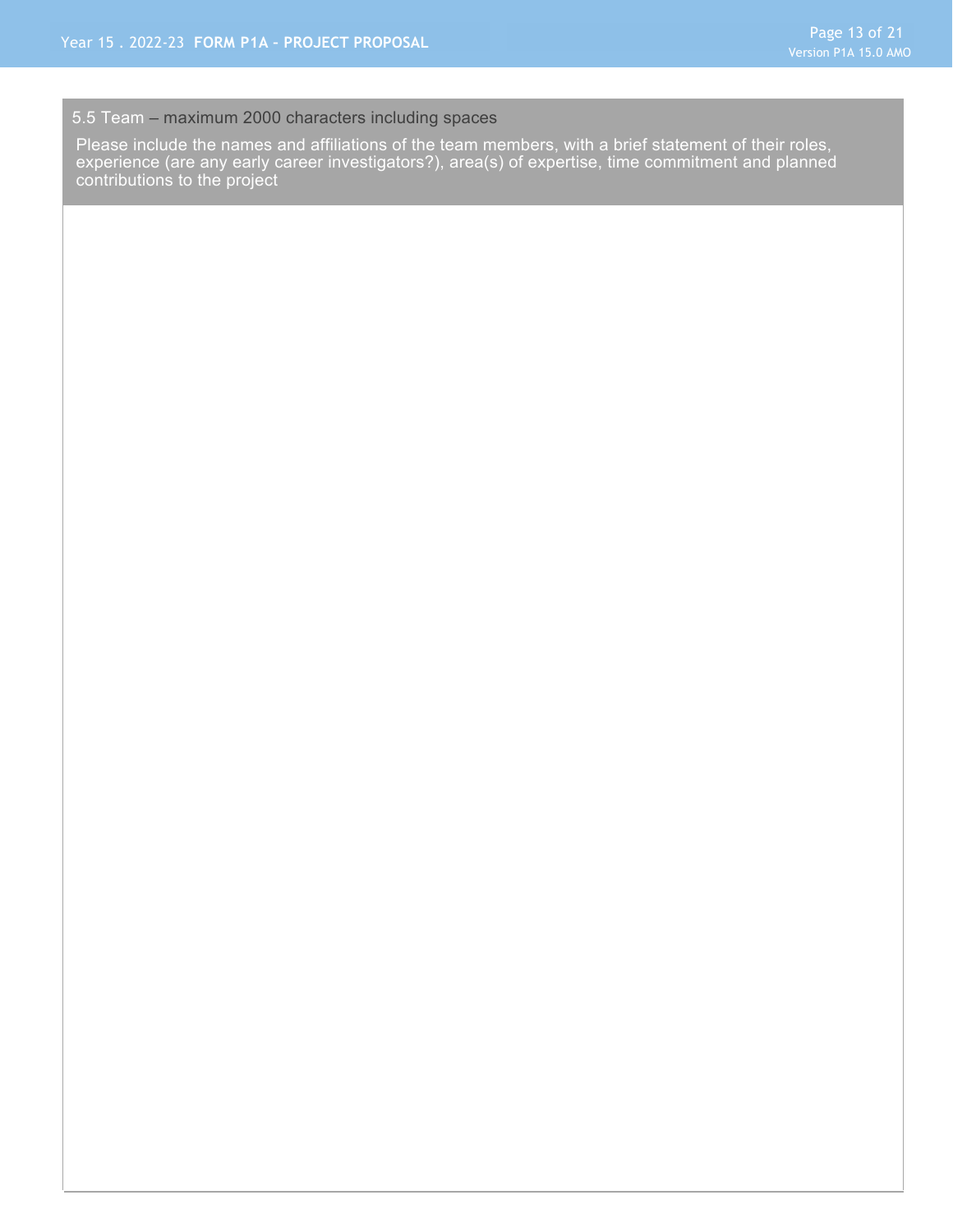as any contingencies or other special circumstances. 5.6 Additional Project Funding (only if applicable) – maximum 2000 characters including spaces Elaborate on any supplemental funding for the proposed project including the amount and source as well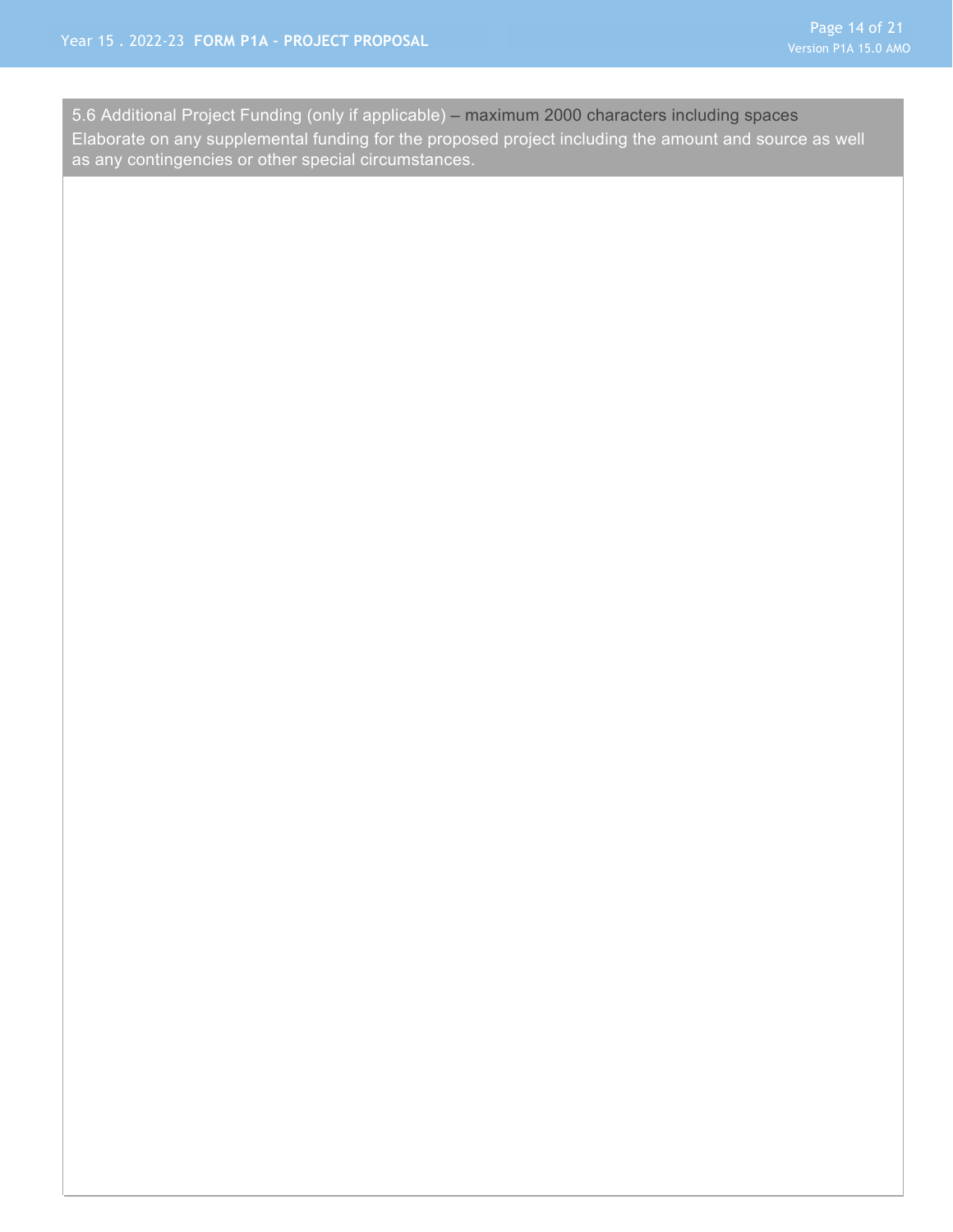| 5.7 Other Relevant Information (optional) - maximum 2000 characters including spaces<br>Please elaborate on any other items you think important or relevant to the implementation or outcomes of<br>this project. |
|-------------------------------------------------------------------------------------------------------------------------------------------------------------------------------------------------------------------|
|                                                                                                                                                                                                                   |
|                                                                                                                                                                                                                   |
|                                                                                                                                                                                                                   |
|                                                                                                                                                                                                                   |
|                                                                                                                                                                                                                   |
|                                                                                                                                                                                                                   |
|                                                                                                                                                                                                                   |
| Has this Project Proposal been submitted and been unsuccessful in a previous innovation fund<br>competition?                                                                                                      |
|                                                                                                                                                                                                                   |
| $\bigcirc$<br>Yes<br>No<br>$\left(\begin{array}{c} \end{array}\right)$                                                                                                                                            |
| If YES, please provide a detailed response to the specific comments/feedback from reviewer(s) in the<br>past competition - maximum 2000 characters including spaces                                               |
|                                                                                                                                                                                                                   |
|                                                                                                                                                                                                                   |
|                                                                                                                                                                                                                   |
|                                                                                                                                                                                                                   |
|                                                                                                                                                                                                                   |
|                                                                                                                                                                                                                   |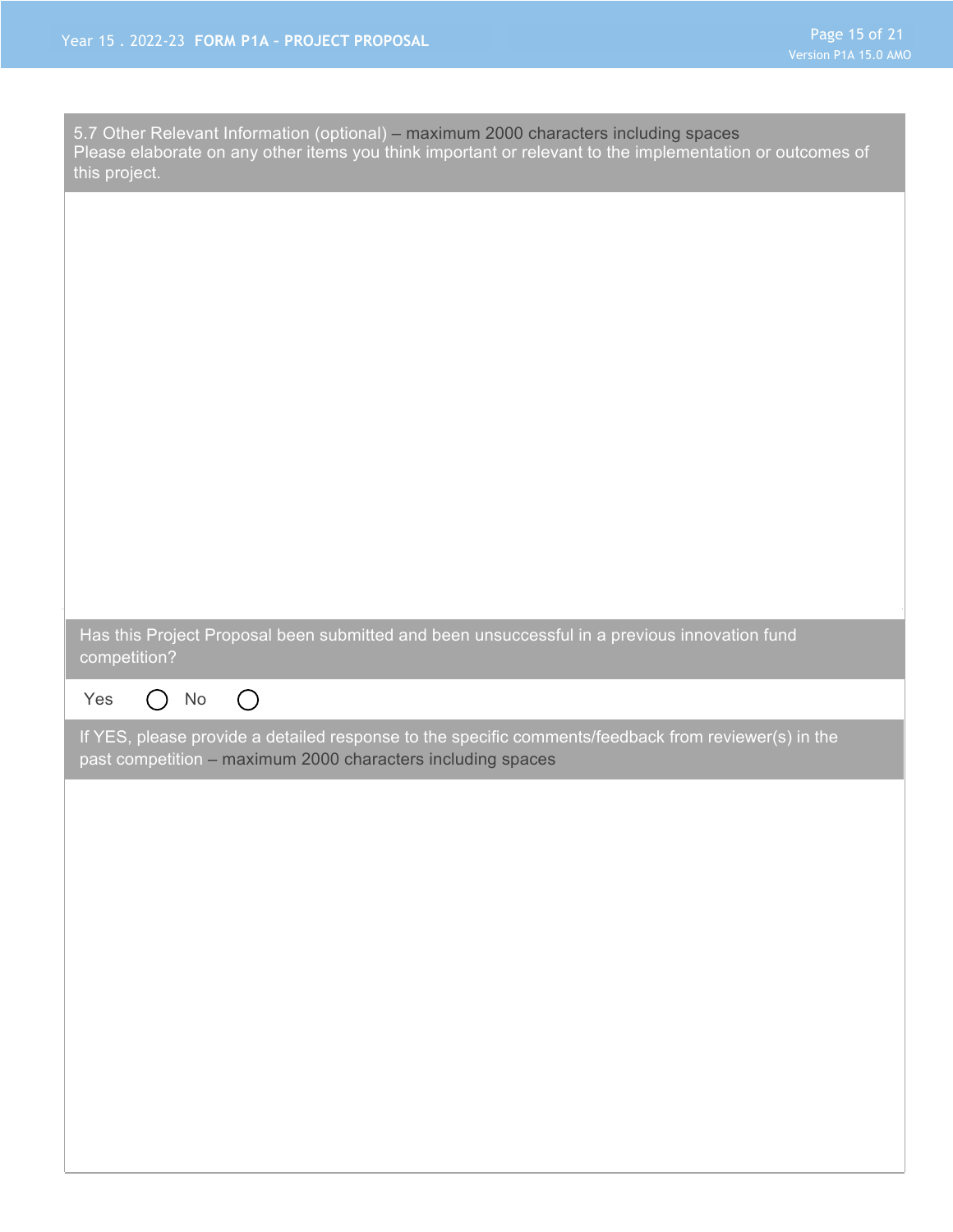5.9 List of References and/or Support from Partners (optional) – maximum 8000 characters including spaces (up to 3000 characters on this page, up to 3000 on page 17 and the balance on page 18)

Please provide bibliographic citations or attach any letters of support from partners into this section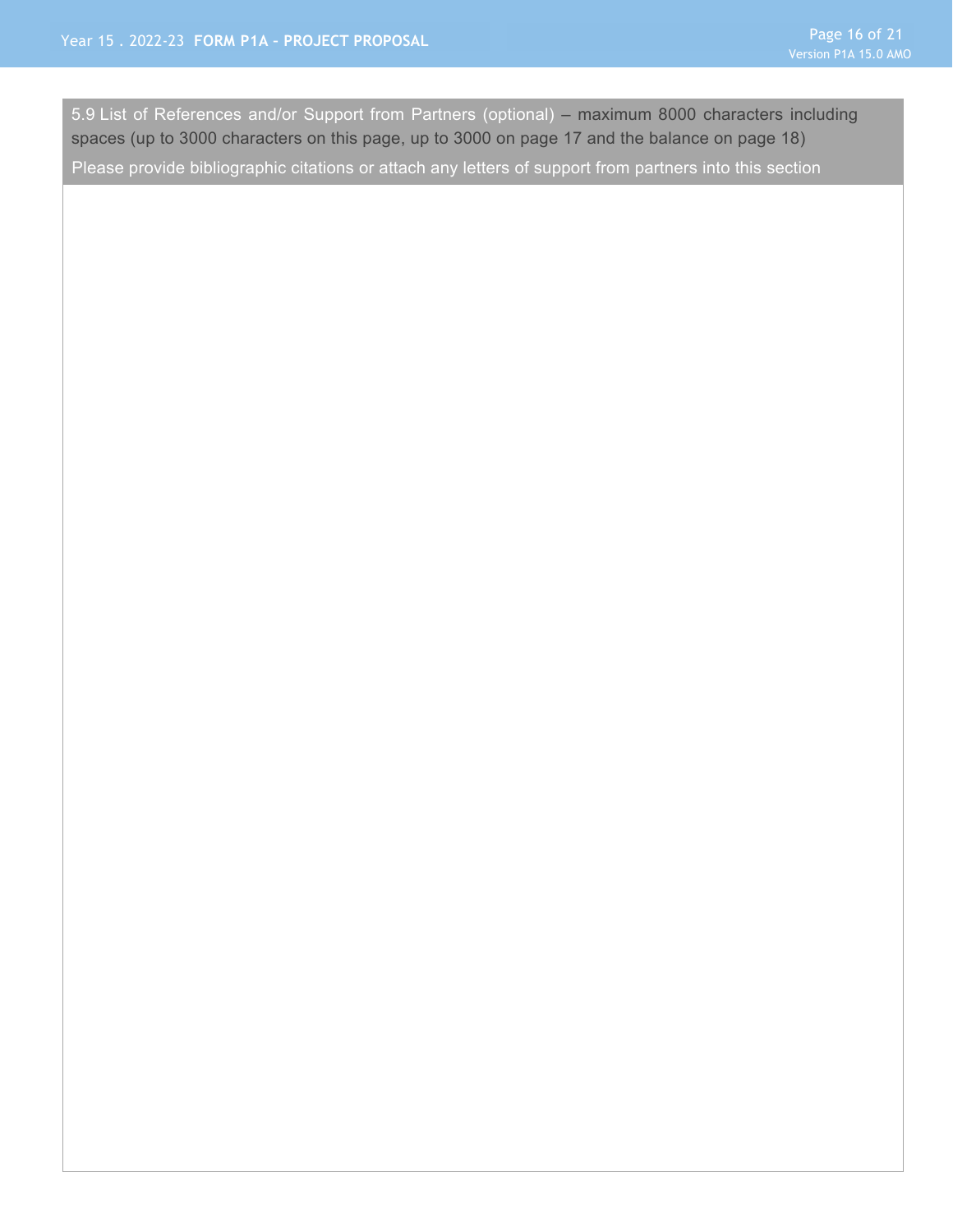5.9 List of References and/or Support from Partners (optional) – Continued.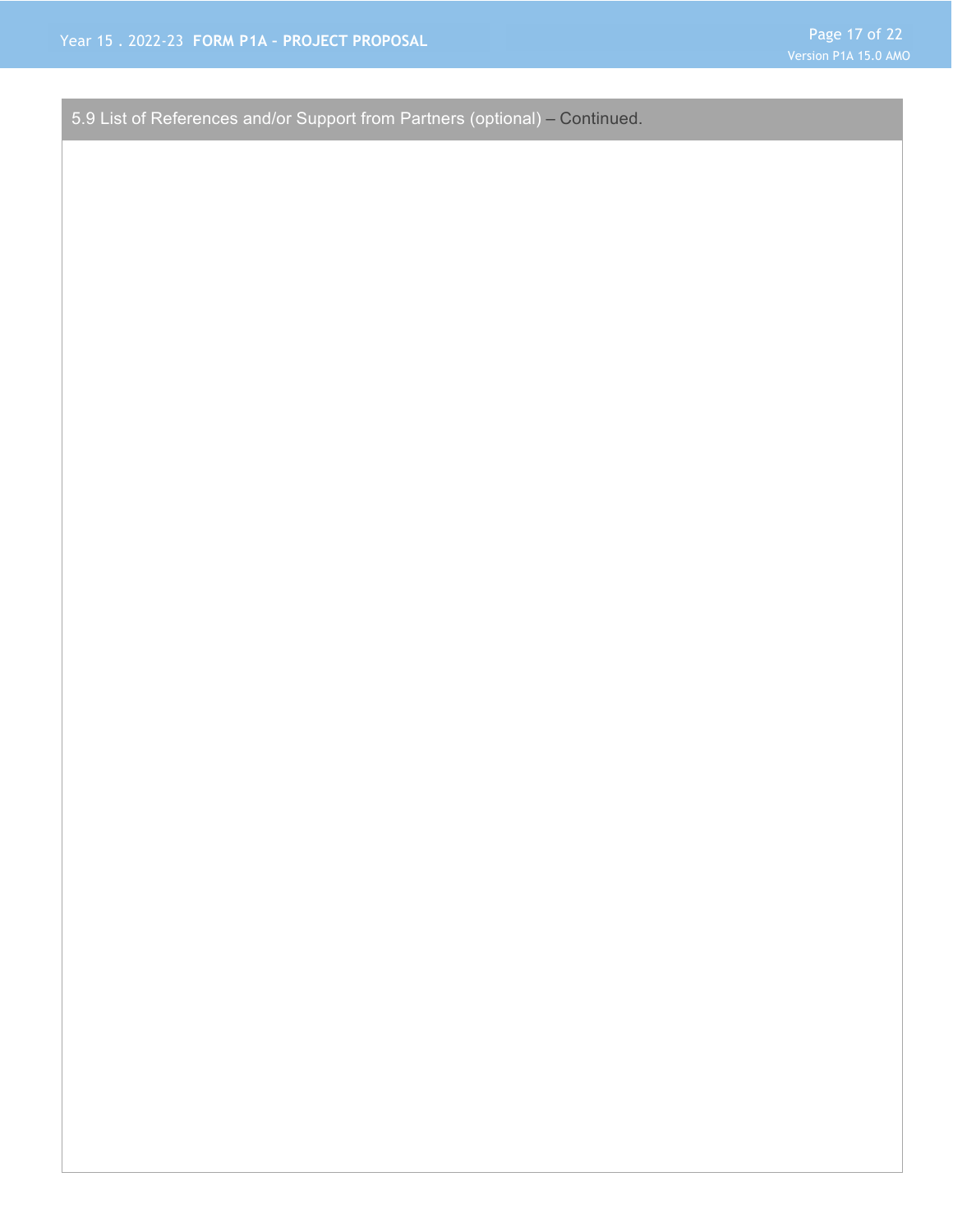5.9 List of References and/or Support from Partners (optional) – Continued.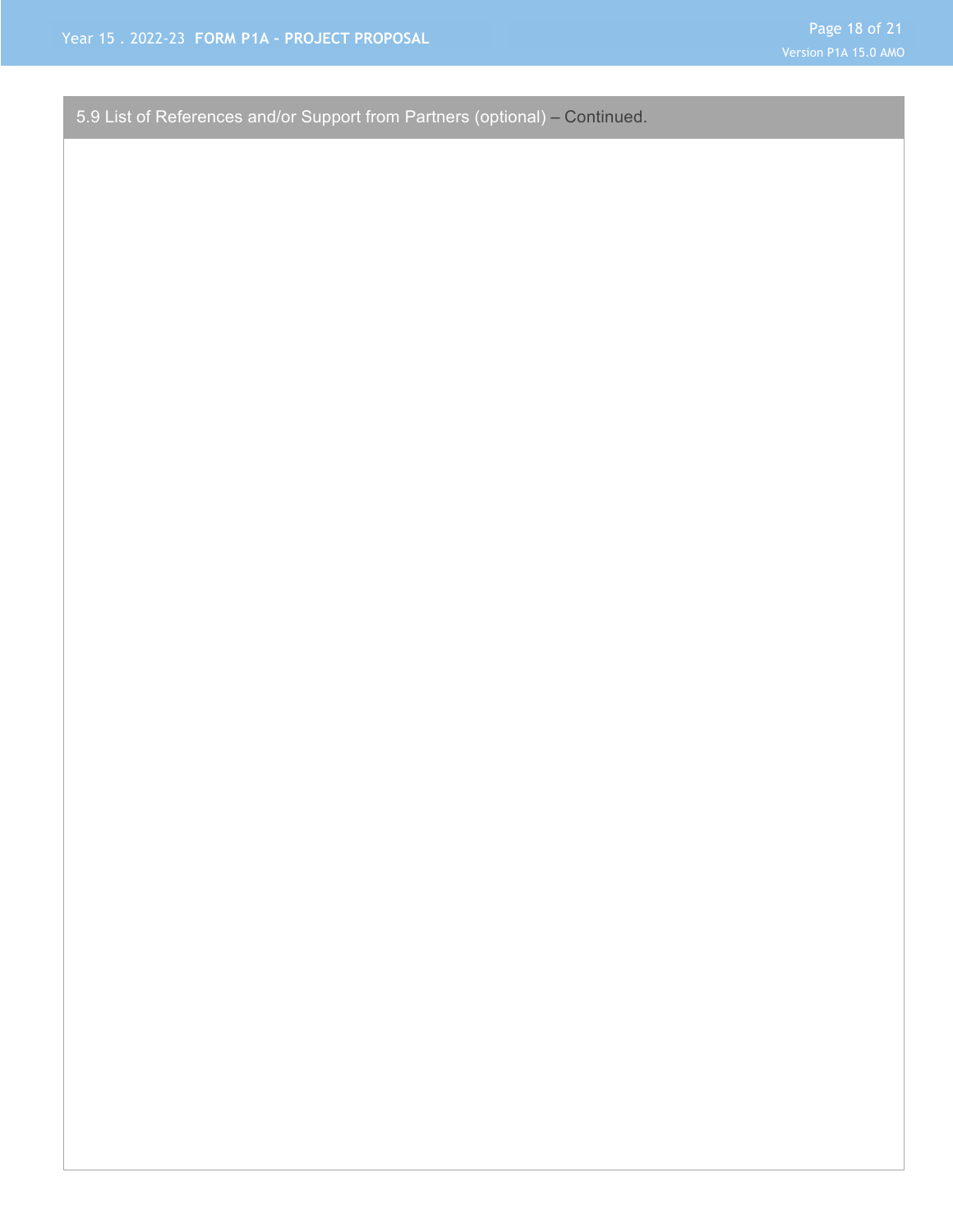# **PROJECT DATABASE KEYWORDS LIST**

|              | 1000: Project Focus                             |
|--------------|-------------------------------------------------|
| 1101         | Aboriginal Health                               |
| 1102         | Acquired Brain Injury                           |
| 1103         | Addictions                                      |
| 1104         | Advance Care Planning                           |
| 1105         | Adverse Drug Response                           |
| 1106         | <b>Adverse Event Detection</b>                  |
| 1107         | Aging/Geriatrics                                |
| 1108         | Alzheimer's Disease                             |
| 1109         | Anaesthesia                                     |
| 1110         | Anticoagulants/Thromboembolism                  |
| 1111         | <b>Anxiety Disorders</b>                        |
| 1112         | <b>Aortic Diseases</b>                          |
| 1113         | Arrhythmias                                     |
| 1114         | Arthritis                                       |
| 1115         | Asthma                                          |
| 1116         | <b>Bladder Cancer</b>                           |
| 1117         | <b>Breast Cancer</b>                            |
| 1118         | <b>Cardiac Arrest</b>                           |
| 1119         | Cardiomyopathy/Myocarditis                      |
| 1120         | Cardiovascular Diseases<br>Cerebral Palsy       |
| 1121<br>1122 | Child Health                                    |
| 1123         | Chronic disease                                 |
| 1124         | Chronic Myofascial Pain                         |
| 1125         | Chronic Obstructive Pulmonary                   |
|              | Disease                                         |
| 1126         | Chronic Post-Sternotomy Pain                    |
| 1127         | <b>Chronic Rhinosinusitis</b>                   |
| 1128         | Clinical Pharmacology &                         |
|              | Therapeutics                                    |
| 1129         | Cognition                                       |
| 1130         | <b>Colorectal Cancer</b>                        |
| 1131         | <b>Community Health Care</b>                    |
| 1132         | Complex Care                                    |
| 1133         | <b>Complex Continuing Care</b>                  |
| 1134         | Concussion                                      |
| 1135         | <b>Congenital Malformation</b>                  |
| 1136<br>1271 | <b>Continuing Medical Education</b><br>COVID-19 |
| 1137         | Crisis Resource Management                      |
| 1138         | <b>Critical Care</b>                            |
| 1139         | <b>Cystic Fibrosis</b>                          |
| 1140         | Dementia                                        |
| 1141         | Dermatology                                     |
| 1142         | Diabetes                                        |
| 1143         | Dialysis                                        |
| 1144         | Diet Nutrition Exercise                         |
| 1145         | Early Illness Intervention                      |
| 1146         | <b>Eating Disorders</b>                         |
| 1147         | Economics                                       |
| 1148         | <b>Education and Training</b>                   |
| 1149         | <b>Emergency Medicine</b>                       |
| 1150         | Endocrinology                                   |
| 1151         | Ethnicity                                       |
| 1152         | Fertility                                       |
| 1153         | Fetal Ultrasound                                |
| 1154         | Gastroenterology                                |
| 1155         | General Internal Medicine                       |
| 1156         | Genetics                                        |
|              |                                                 |

|                          | 2000: Project Methodology                                        |
|--------------------------|------------------------------------------------------------------|
| 2101                     | Basic Science experimentation                                    |
| 2102                     | Before-After Cohort Study                                        |
| 2103                     | <b>Best Practices for Lay Education</b>                          |
| 2104                     | Case Study                                                       |
| 2105                     | <b>Clinical Decision Rules</b>                                   |
| 2106                     | <b>Clinical Practice Guideline</b>                               |
| 2107                     | Clinical Psychopharmacology                                      |
| 2108                     | <b>Clinical Trial</b>                                            |
| 2109                     | Cohort Study                                                     |
| 2110                     | Crash Investigations                                             |
| 2111                     | <b>Critical Appraisal</b>                                        |
| 2112                     | Cross-Sectional Study                                            |
| 2113                     | Curriculum Development                                           |
| $\overline{2114}$        | Delphi Survey                                                    |
| 2115                     | Descriptive Study                                                |
| 2116                     | <b>Diagnostics Evaluation</b>                                    |
| 2117                     | <b>Emergent Design</b>                                           |
| 2118                     | Epidemiology                                                     |
| 2119                     | Ergometrics                                                      |
| 2120                     | Ethics                                                           |
| $\frac{1}{2121}$         | Evaluation                                                       |
| 2122                     | Evidence-Based Medicine                                          |
| 2123                     | Experiment                                                       |
| 2124                     | <b>Feasibility Study</b>                                         |
| 2125                     | fMRI                                                             |
| 2126                     | Genetics/Next-generation                                         |
| 2127                     | Sequencing<br><b>Guideline Development</b>                       |
| 2128                     | <b>Health Care Delivery</b>                                      |
| 2129                     | <b>Health Economics</b>                                          |
| 2130                     | <b>Health Literacy</b>                                           |
| 2131                     | <b>Health Policy</b>                                             |
| 2132                     | <b>Health Services Research</b>                                  |
|                          | <b>Applied Methods</b>                                           |
| 2133                     | Health Technology Assessment                                     |
| 2134                     | Hospital-community collaboration                                 |
| $\frac{2}{135}$          | <b>Human Factors</b>                                             |
| 2136                     | Information Technology                                           |
| 2137                     | <b>Instructional Design</b>                                      |
| 2138<br>2139             | Interprofessional Health Care<br>Interprofessional Education and |
|                          | Training                                                         |
| 2140                     | Interrupted Time Series Design                                   |
| 2141                     | <b>Intervention Study</b>                                        |
| 2142                     | Key Stakeholder Meeting                                          |
| $\frac{2143}{2}$         | Knowledge Assessment                                             |
| $\frac{1}{2144}$         | Knowledge Translation                                            |
| 2145                     | Laboratory Analysis                                              |
| 2146                     | Longitudinal Study                                               |
| 2147                     | Management Sciences                                              |
| 2148                     | Medical Education & Training                                     |
| 2149                     | Meta Analysis                                                    |
| 2150                     | Mixed-methods                                                    |
| 2151                     | Molecular                                                        |
|                          | diagnostics/prognostics                                          |
| 2152<br>$\frac{2153}{ }$ | Narrative<br><b>Needs Assessment</b>                             |
| 2154                     | Observational Study                                              |
| 2155                     | Outcomes Research                                                |
| 2156                     | Participatory Action Research                                    |

| 3101<br>Advocacy<br>3102<br><b>Better Caregiver Health</b><br>Change Healthcare Worker<br>3103<br><b>Behaviour</b><br>3104<br>Change Patient Behaviour<br>3105<br><b>Change Patient Care</b><br>3106<br><b>Change Patient Provider</b><br><b>Relations</b><br>3107<br>Change Physician Behaviour<br>3108<br><b>Change Physician-Nurse</b><br><b>Relations</b><br>3109<br>Change Physician-Specialist<br><b>Relations</b><br>3110<br>Change Screening/Diagnostic<br>Practice<br>3111<br>Change Team Behaviour<br>3112<br>Chronic Disease Prevention and<br>Management<br>3113<br><b>Cost Savings</b><br>3114<br>Create a Novel Intervention for<br>Alzheimer's disease<br>3115<br><b>Create Guidelines and Best</b><br>Practices<br>3116<br>Creating Culture of Innovation<br>Workplace Wellness<br>3117<br>Creation of a Treatment Manual<br>3118<br>Decrease Drug Use<br>3119<br>Decrease Work Absence/burden<br>of M illness<br>3120<br><b>Determine New Treatment</b><br>Paradigms<br>3121<br>Develop Electronic Health<br>Records<br>3122<br>Develop Remote Acute Care<br>3123<br>Develop Scalable Model of Care<br>for Spread<br>3124<br>Develop Systems of Patient Flow<br>3125<br>Development of Toolkit<br>3126<br>Empower Youth in their<br><b>Transition into Adulthood</b><br>3127<br>Encourage Knowledge Transfer<br>$\frac{1}{3128}$<br>Enhance Access to Care<br>3129<br>Evidence-Based Therapy<br>3130<br><b>Expand Service capacity</b><br>Feasibility<br>3131<br>3132<br>Follow-up Large-Scale Studies<br><b>Geriatric Mental Health</b><br>3133<br>Networking<br>3134<br>Identify Genetic Variants,<br>Repeats, Deletions, and Copy<br>Number Risk Variants to<br>Anorexia Nervosa re Weight<br>Loss<br>3135<br>Implement Guidelines and Best<br>Practices<br>3136<br>Improve Advance Care Planning<br>3137<br>Improve Continuity of Care<br>3138<br>Improve Hospital Ecosystem<br>3139<br>Improve Interest in the Care of<br>Seniors<br>$\frac{1}{3140}$<br>Improve Medical Education<br>3141<br>Improve Number of Providers in<br>the Care of the Elderly | 3000: Project Projected Outcomes |
|-------------------------------------------------------------------------------------------------------------------------------------------------------------------------------------------------------------------------------------------------------------------------------------------------------------------------------------------------------------------------------------------------------------------------------------------------------------------------------------------------------------------------------------------------------------------------------------------------------------------------------------------------------------------------------------------------------------------------------------------------------------------------------------------------------------------------------------------------------------------------------------------------------------------------------------------------------------------------------------------------------------------------------------------------------------------------------------------------------------------------------------------------------------------------------------------------------------------------------------------------------------------------------------------------------------------------------------------------------------------------------------------------------------------------------------------------------------------------------------------------------------------------------------------------------------------------------------------------------------------------------------------------------------------------------------------------------------------------------------------------------------------------------------------------------------------------------------------------------------------------------------------------------------------------------------------------------------------------------------------------------------------------------------------------------------------------------|----------------------------------|
|                                                                                                                                                                                                                                                                                                                                                                                                                                                                                                                                                                                                                                                                                                                                                                                                                                                                                                                                                                                                                                                                                                                                                                                                                                                                                                                                                                                                                                                                                                                                                                                                                                                                                                                                                                                                                                                                                                                                                                                                                                                                               |                                  |
|                                                                                                                                                                                                                                                                                                                                                                                                                                                                                                                                                                                                                                                                                                                                                                                                                                                                                                                                                                                                                                                                                                                                                                                                                                                                                                                                                                                                                                                                                                                                                                                                                                                                                                                                                                                                                                                                                                                                                                                                                                                                               |                                  |
|                                                                                                                                                                                                                                                                                                                                                                                                                                                                                                                                                                                                                                                                                                                                                                                                                                                                                                                                                                                                                                                                                                                                                                                                                                                                                                                                                                                                                                                                                                                                                                                                                                                                                                                                                                                                                                                                                                                                                                                                                                                                               |                                  |
|                                                                                                                                                                                                                                                                                                                                                                                                                                                                                                                                                                                                                                                                                                                                                                                                                                                                                                                                                                                                                                                                                                                                                                                                                                                                                                                                                                                                                                                                                                                                                                                                                                                                                                                                                                                                                                                                                                                                                                                                                                                                               |                                  |
|                                                                                                                                                                                                                                                                                                                                                                                                                                                                                                                                                                                                                                                                                                                                                                                                                                                                                                                                                                                                                                                                                                                                                                                                                                                                                                                                                                                                                                                                                                                                                                                                                                                                                                                                                                                                                                                                                                                                                                                                                                                                               |                                  |
|                                                                                                                                                                                                                                                                                                                                                                                                                                                                                                                                                                                                                                                                                                                                                                                                                                                                                                                                                                                                                                                                                                                                                                                                                                                                                                                                                                                                                                                                                                                                                                                                                                                                                                                                                                                                                                                                                                                                                                                                                                                                               |                                  |
|                                                                                                                                                                                                                                                                                                                                                                                                                                                                                                                                                                                                                                                                                                                                                                                                                                                                                                                                                                                                                                                                                                                                                                                                                                                                                                                                                                                                                                                                                                                                                                                                                                                                                                                                                                                                                                                                                                                                                                                                                                                                               |                                  |
|                                                                                                                                                                                                                                                                                                                                                                                                                                                                                                                                                                                                                                                                                                                                                                                                                                                                                                                                                                                                                                                                                                                                                                                                                                                                                                                                                                                                                                                                                                                                                                                                                                                                                                                                                                                                                                                                                                                                                                                                                                                                               |                                  |
|                                                                                                                                                                                                                                                                                                                                                                                                                                                                                                                                                                                                                                                                                                                                                                                                                                                                                                                                                                                                                                                                                                                                                                                                                                                                                                                                                                                                                                                                                                                                                                                                                                                                                                                                                                                                                                                                                                                                                                                                                                                                               |                                  |
|                                                                                                                                                                                                                                                                                                                                                                                                                                                                                                                                                                                                                                                                                                                                                                                                                                                                                                                                                                                                                                                                                                                                                                                                                                                                                                                                                                                                                                                                                                                                                                                                                                                                                                                                                                                                                                                                                                                                                                                                                                                                               |                                  |
|                                                                                                                                                                                                                                                                                                                                                                                                                                                                                                                                                                                                                                                                                                                                                                                                                                                                                                                                                                                                                                                                                                                                                                                                                                                                                                                                                                                                                                                                                                                                                                                                                                                                                                                                                                                                                                                                                                                                                                                                                                                                               |                                  |
|                                                                                                                                                                                                                                                                                                                                                                                                                                                                                                                                                                                                                                                                                                                                                                                                                                                                                                                                                                                                                                                                                                                                                                                                                                                                                                                                                                                                                                                                                                                                                                                                                                                                                                                                                                                                                                                                                                                                                                                                                                                                               |                                  |
|                                                                                                                                                                                                                                                                                                                                                                                                                                                                                                                                                                                                                                                                                                                                                                                                                                                                                                                                                                                                                                                                                                                                                                                                                                                                                                                                                                                                                                                                                                                                                                                                                                                                                                                                                                                                                                                                                                                                                                                                                                                                               |                                  |
|                                                                                                                                                                                                                                                                                                                                                                                                                                                                                                                                                                                                                                                                                                                                                                                                                                                                                                                                                                                                                                                                                                                                                                                                                                                                                                                                                                                                                                                                                                                                                                                                                                                                                                                                                                                                                                                                                                                                                                                                                                                                               |                                  |
|                                                                                                                                                                                                                                                                                                                                                                                                                                                                                                                                                                                                                                                                                                                                                                                                                                                                                                                                                                                                                                                                                                                                                                                                                                                                                                                                                                                                                                                                                                                                                                                                                                                                                                                                                                                                                                                                                                                                                                                                                                                                               |                                  |
|                                                                                                                                                                                                                                                                                                                                                                                                                                                                                                                                                                                                                                                                                                                                                                                                                                                                                                                                                                                                                                                                                                                                                                                                                                                                                                                                                                                                                                                                                                                                                                                                                                                                                                                                                                                                                                                                                                                                                                                                                                                                               |                                  |
|                                                                                                                                                                                                                                                                                                                                                                                                                                                                                                                                                                                                                                                                                                                                                                                                                                                                                                                                                                                                                                                                                                                                                                                                                                                                                                                                                                                                                                                                                                                                                                                                                                                                                                                                                                                                                                                                                                                                                                                                                                                                               |                                  |
|                                                                                                                                                                                                                                                                                                                                                                                                                                                                                                                                                                                                                                                                                                                                                                                                                                                                                                                                                                                                                                                                                                                                                                                                                                                                                                                                                                                                                                                                                                                                                                                                                                                                                                                                                                                                                                                                                                                                                                                                                                                                               |                                  |
|                                                                                                                                                                                                                                                                                                                                                                                                                                                                                                                                                                                                                                                                                                                                                                                                                                                                                                                                                                                                                                                                                                                                                                                                                                                                                                                                                                                                                                                                                                                                                                                                                                                                                                                                                                                                                                                                                                                                                                                                                                                                               |                                  |
|                                                                                                                                                                                                                                                                                                                                                                                                                                                                                                                                                                                                                                                                                                                                                                                                                                                                                                                                                                                                                                                                                                                                                                                                                                                                                                                                                                                                                                                                                                                                                                                                                                                                                                                                                                                                                                                                                                                                                                                                                                                                               |                                  |
|                                                                                                                                                                                                                                                                                                                                                                                                                                                                                                                                                                                                                                                                                                                                                                                                                                                                                                                                                                                                                                                                                                                                                                                                                                                                                                                                                                                                                                                                                                                                                                                                                                                                                                                                                                                                                                                                                                                                                                                                                                                                               |                                  |
|                                                                                                                                                                                                                                                                                                                                                                                                                                                                                                                                                                                                                                                                                                                                                                                                                                                                                                                                                                                                                                                                                                                                                                                                                                                                                                                                                                                                                                                                                                                                                                                                                                                                                                                                                                                                                                                                                                                                                                                                                                                                               |                                  |
|                                                                                                                                                                                                                                                                                                                                                                                                                                                                                                                                                                                                                                                                                                                                                                                                                                                                                                                                                                                                                                                                                                                                                                                                                                                                                                                                                                                                                                                                                                                                                                                                                                                                                                                                                                                                                                                                                                                                                                                                                                                                               |                                  |
|                                                                                                                                                                                                                                                                                                                                                                                                                                                                                                                                                                                                                                                                                                                                                                                                                                                                                                                                                                                                                                                                                                                                                                                                                                                                                                                                                                                                                                                                                                                                                                                                                                                                                                                                                                                                                                                                                                                                                                                                                                                                               |                                  |
|                                                                                                                                                                                                                                                                                                                                                                                                                                                                                                                                                                                                                                                                                                                                                                                                                                                                                                                                                                                                                                                                                                                                                                                                                                                                                                                                                                                                                                                                                                                                                                                                                                                                                                                                                                                                                                                                                                                                                                                                                                                                               |                                  |
|                                                                                                                                                                                                                                                                                                                                                                                                                                                                                                                                                                                                                                                                                                                                                                                                                                                                                                                                                                                                                                                                                                                                                                                                                                                                                                                                                                                                                                                                                                                                                                                                                                                                                                                                                                                                                                                                                                                                                                                                                                                                               |                                  |
|                                                                                                                                                                                                                                                                                                                                                                                                                                                                                                                                                                                                                                                                                                                                                                                                                                                                                                                                                                                                                                                                                                                                                                                                                                                                                                                                                                                                                                                                                                                                                                                                                                                                                                                                                                                                                                                                                                                                                                                                                                                                               |                                  |
|                                                                                                                                                                                                                                                                                                                                                                                                                                                                                                                                                                                                                                                                                                                                                                                                                                                                                                                                                                                                                                                                                                                                                                                                                                                                                                                                                                                                                                                                                                                                                                                                                                                                                                                                                                                                                                                                                                                                                                                                                                                                               |                                  |
|                                                                                                                                                                                                                                                                                                                                                                                                                                                                                                                                                                                                                                                                                                                                                                                                                                                                                                                                                                                                                                                                                                                                                                                                                                                                                                                                                                                                                                                                                                                                                                                                                                                                                                                                                                                                                                                                                                                                                                                                                                                                               |                                  |
|                                                                                                                                                                                                                                                                                                                                                                                                                                                                                                                                                                                                                                                                                                                                                                                                                                                                                                                                                                                                                                                                                                                                                                                                                                                                                                                                                                                                                                                                                                                                                                                                                                                                                                                                                                                                                                                                                                                                                                                                                                                                               |                                  |
|                                                                                                                                                                                                                                                                                                                                                                                                                                                                                                                                                                                                                                                                                                                                                                                                                                                                                                                                                                                                                                                                                                                                                                                                                                                                                                                                                                                                                                                                                                                                                                                                                                                                                                                                                                                                                                                                                                                                                                                                                                                                               |                                  |
|                                                                                                                                                                                                                                                                                                                                                                                                                                                                                                                                                                                                                                                                                                                                                                                                                                                                                                                                                                                                                                                                                                                                                                                                                                                                                                                                                                                                                                                                                                                                                                                                                                                                                                                                                                                                                                                                                                                                                                                                                                                                               |                                  |
|                                                                                                                                                                                                                                                                                                                                                                                                                                                                                                                                                                                                                                                                                                                                                                                                                                                                                                                                                                                                                                                                                                                                                                                                                                                                                                                                                                                                                                                                                                                                                                                                                                                                                                                                                                                                                                                                                                                                                                                                                                                                               |                                  |
|                                                                                                                                                                                                                                                                                                                                                                                                                                                                                                                                                                                                                                                                                                                                                                                                                                                                                                                                                                                                                                                                                                                                                                                                                                                                                                                                                                                                                                                                                                                                                                                                                                                                                                                                                                                                                                                                                                                                                                                                                                                                               |                                  |
|                                                                                                                                                                                                                                                                                                                                                                                                                                                                                                                                                                                                                                                                                                                                                                                                                                                                                                                                                                                                                                                                                                                                                                                                                                                                                                                                                                                                                                                                                                                                                                                                                                                                                                                                                                                                                                                                                                                                                                                                                                                                               |                                  |
|                                                                                                                                                                                                                                                                                                                                                                                                                                                                                                                                                                                                                                                                                                                                                                                                                                                                                                                                                                                                                                                                                                                                                                                                                                                                                                                                                                                                                                                                                                                                                                                                                                                                                                                                                                                                                                                                                                                                                                                                                                                                               |                                  |
|                                                                                                                                                                                                                                                                                                                                                                                                                                                                                                                                                                                                                                                                                                                                                                                                                                                                                                                                                                                                                                                                                                                                                                                                                                                                                                                                                                                                                                                                                                                                                                                                                                                                                                                                                                                                                                                                                                                                                                                                                                                                               |                                  |
|                                                                                                                                                                                                                                                                                                                                                                                                                                                                                                                                                                                                                                                                                                                                                                                                                                                                                                                                                                                                                                                                                                                                                                                                                                                                                                                                                                                                                                                                                                                                                                                                                                                                                                                                                                                                                                                                                                                                                                                                                                                                               |                                  |
|                                                                                                                                                                                                                                                                                                                                                                                                                                                                                                                                                                                                                                                                                                                                                                                                                                                                                                                                                                                                                                                                                                                                                                                                                                                                                                                                                                                                                                                                                                                                                                                                                                                                                                                                                                                                                                                                                                                                                                                                                                                                               |                                  |
|                                                                                                                                                                                                                                                                                                                                                                                                                                                                                                                                                                                                                                                                                                                                                                                                                                                                                                                                                                                                                                                                                                                                                                                                                                                                                                                                                                                                                                                                                                                                                                                                                                                                                                                                                                                                                                                                                                                                                                                                                                                                               |                                  |
|                                                                                                                                                                                                                                                                                                                                                                                                                                                                                                                                                                                                                                                                                                                                                                                                                                                                                                                                                                                                                                                                                                                                                                                                                                                                                                                                                                                                                                                                                                                                                                                                                                                                                                                                                                                                                                                                                                                                                                                                                                                                               |                                  |
|                                                                                                                                                                                                                                                                                                                                                                                                                                                                                                                                                                                                                                                                                                                                                                                                                                                                                                                                                                                                                                                                                                                                                                                                                                                                                                                                                                                                                                                                                                                                                                                                                                                                                                                                                                                                                                                                                                                                                                                                                                                                               |                                  |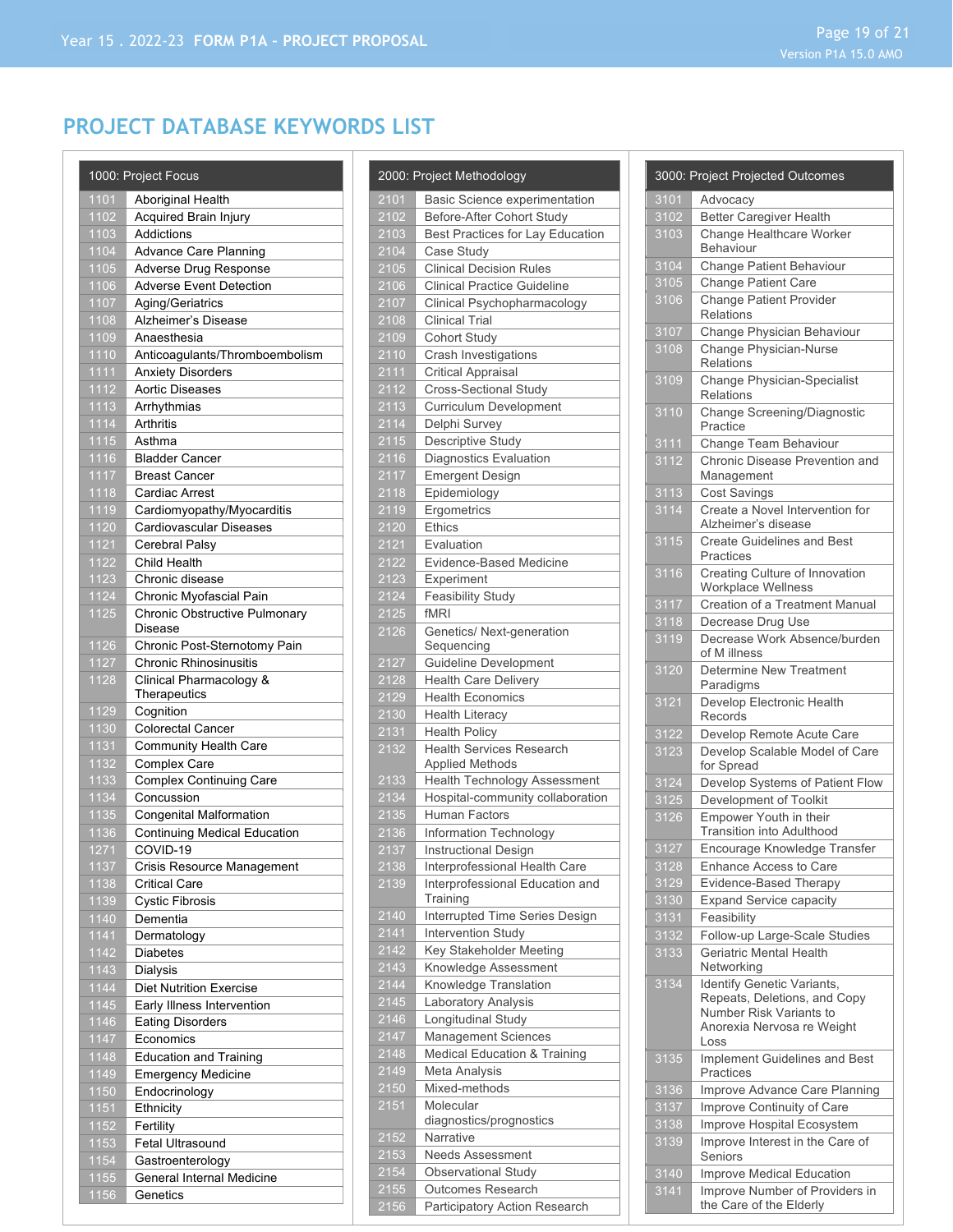| 1157 | GI and Oncology             |
|------|-----------------------------|
| 1158 | Global Health               |
| 1159 | Haematology                 |
| 1160 | <b>Head and Neck</b>        |
| 1161 | <b>Health Care Provider</b> |
| 1162 | <b>Health Informatics</b>   |
| 1163 | Health Systems Research     |
| 1164 | <b>Hearing Loss</b>         |
| 1165 | <b>HIV/AIDS</b>             |
| 1166 | Hypertension                |
| 1167 | Hypertonicity/Spasticity    |
|      | Management                  |
| 1168 | Imaging/Ultrasound          |
| 1169 | Immunology                  |
| 1170 | <b>Infection Control</b>    |
| 1171 | <b>Infectious Diseases</b>  |
| 1172 | Influenza                   |
| 1173 | Information Technology      |
| 1174 | Injury Prevention           |
| 1175 | <b>Inpatient Medicine</b>   |
| 1176 | Institution Integration     |
| 1177 | <b>Internal Medicine</b>    |
| 1178 | Kidney Diseases             |
| 1179 | Laboratory Medicine         |
| 1180 | Laparoscopic Surgery        |
| 1181 | Leukemia/Lymphoma           |
| 1182 | <b>Lipid Disorders</b>      |
| 1183 | Liver Disease               |
| 1184 | Long Term Ventillation      |
| 1185 | Long-term Care              |
| 1186 | Male Health                 |
| 1187 | Maternal Child Program      |
| 1188 | <b>Medical Ethics</b>       |
| 1189 | Medical Imaging             |
| 1190 | Mental Health               |
| 1191 | Microbiology                |
| 1192 | Migraine                    |
| 1193 | Minimally Invasive Surgery  |
| 1194 | Multiple Sclerosis          |
| 1195 | Musculoskeletal health      |
| 1196 | Myocardial Infarction       |
| 1197 | Neonatal Medicine           |
| 1198 | Neurogenetics               |
| 1199 | Neurological Disease        |
| 1200 | Neuromuscular Disease       |
| 1201 | Neurosurgery                |
| 1202 | Newborn Screening           |
| 1203 | Nosocomial Infection        |
| 1204 | Nursing                     |
| 1205 | Obesity                     |
| 1206 | Obstetrics/Gynecology       |
| 1207 | Occupational Disease        |
| 1208 | Oncology                    |
| 1209 | Opioid Management           |
| 1210 | Opthalmology                |
| 1211 | Orthopaedic                 |
| 1212 | Osteoporosis/Bone Disease   |
| 1213 | Otolaryngology              |
| 1214 | <b>Outpatients Services</b> |
| 1215 | Outreach                    |
| 1216 | Pain and Palliative Care    |
| 1217 | Parkinson's Disease         |
| 1218 | <b>Patient Education</b>    |
| 1219 | <b>Patient Engagment</b>    |

| 2157              | <b>Patient Education</b>                                      |
|-------------------|---------------------------------------------------------------|
| 2158              | Patient Workshops                                             |
| 2159              | Pilot Study                                                   |
| 2160              | Pre and Post Implementation<br>Study                          |
| 2161              | Prognostic Test Evaluation                                    |
| 2162              | Proof-of-principle Study                                      |
| 2163              | Prospective Double Cohort                                     |
| 2164              | Prospective Observational Study                               |
| 2165              | Prospective Randomized<br><b>Controlled Trial</b>             |
| 2166              | Psychology                                                    |
| 2167              | Psychometrics                                                 |
| 2168              | <b>Public Education</b>                                       |
| 2169              | <b>Public Health</b>                                          |
| 2170              | <b>Qualitative Research</b>                                   |
| 2171              | Quality and Safety                                            |
| 2172              | Quasi-experimental Single-                                    |
|                   | subject AB Research Design<br><b>Across Multiple Subjects</b> |
| 2173              | Questionnaire                                                 |
| 2174              | Randomized Control Trial                                      |
| 2175              | Randomized, Placebo-controlled                                |
|                   | Trial                                                         |
| 2176              | Registry/Database                                             |
| $\frac{1}{2}$ 177 | Rehabilitation                                                |
| 2178              | Retrospective Cohort                                          |
| 2179              | Scoping Review                                                |
| 2180              | Self-Assessment                                               |
| 2181              | Service Access Enhancement                                    |
| 2182              | Shared Care and Best Practice                                 |
| 2183              | Simulation                                                    |
| 2184              | Single Arm Study                                              |
| 2185              | Sociology                                                     |
| 2186              | Statistics, Biometrics and                                    |
|                   | Econometrics                                                  |
| 2187              | <b>Surgical Simulation</b>                                    |
| 2188              | Surveys                                                       |
| 2189              | <b>Systematic Review</b>                                      |
| 2190              | Systematic Review of the<br>Literature                        |
| 2191              | Systems Development                                           |
| 2192              | <b>Tool Development</b>                                       |
| 2193              | Transdiagnostic Intervention                                  |
| $\frac{1}{2194}$  | Transformative Pathology                                      |
| 2195              | <b>Translational Research Trials</b>                          |
| 2196              | Trials                                                        |
| 2197              | <b>Usability Study</b>                                        |
| 2198              | Video Creation                                                |
| $\frac{1}{2}$ 199 | Web-based Tool                                                |
|                   |                                                               |

| 3142              | Improve Occupational Safety                                                   |
|-------------------|-------------------------------------------------------------------------------|
| $3143$            | <b>Improve Patient Outcomes</b>                                               |
| 3144              | Improve Patient Safety                                                        |
| 3145              | Improve Patient Satisfaction                                                  |
| 3146              | Improve Patient-Physician<br><b>Relations</b>                                 |
| 3147              | Improve Patient's Quality of<br>Decision Making                               |
| 3148              | Improve Physician Abilities                                                   |
| 3149              | Improve Quality of Care                                                       |
| $\overline{3150}$ | Improve Quality of Life                                                       |
| 3151              | Improve Resource Allocation                                                   |
| 3152              | Improve Training and Training<br>Programs                                     |
| 3153              | Improve Value for Money                                                       |
| 3154              | Improved Knowledge and Skill<br>Retention                                     |
| 3155              | Improved Pain Management                                                      |
| 3156              | Improved Patient Engagement                                                   |
| 3157              | Improvement in Return to Work                                                 |
| 3158              | Increase Access and Service for<br><b>Ethnic Minorities</b>                   |
| 3159              | <b>Increase Clinical Trial Accrual</b>                                        |
| 3160              | Increase Remote Access to Care                                                |
| 3161              | Increase Work in Aboriginal<br>Health                                         |
| 3162              | Inform Basic Science                                                          |
| 3163              | Inform the Design of<br>Randomized Controlled Trials                          |
| 3164              | <b>Information Technology</b>                                                 |
| 3165              | <b>Injury Prevention Education</b>                                            |
| 3166              | Knowledge Translation                                                         |
| 3167              | Leverage Resource                                                             |
| 3168              | <b>Medical Testing</b>                                                        |
| 3169              | <b>Medical Treatment</b>                                                      |
| 3170              | Multimorbidity                                                                |
| 3171              | Novel Therapeutic Development                                                 |
| 3172              | Objective Evidence of Surgical<br>Competence                                  |
| 3173              | Offer Better Detection Rate                                                   |
| 3174              | <b>Patient Education</b>                                                      |
| 3175              | <b>Personalized Treatment</b>                                                 |
| 3176              | Pilot for a Large Future RCT                                                  |
| 3177              | <b>Primary Prevention</b>                                                     |
| 3178              | Promote Collaboration                                                         |
| 3179              | Promote Efficient Delivery of                                                 |
|                   | <b>Health Care Resources</b>                                                  |
| 3180              | Promote Greater Professionalism<br>in r/s btw physicians and others           |
| 3181              | Proof of Principle to Facilitate                                              |
|                   | Larger Phase 3 Studies                                                        |
| 3182              | <b>Public Education</b>                                                       |
| 3183              | Quality of Recovery                                                           |
| 3184              | Reduce Decisional Conflict with<br><b>Complex Medical Decision-</b><br>Making |
| 3185              | Reduce Side Effects                                                           |
| 3186              |                                                                               |
| 3187              | Reduce Work-Related Surgery                                                   |
| 3188              | Response to Patient Concerns<br><b>Revolutionize Medical</b>                  |
|                   | Documentation by introducing                                                  |
|                   | "Document Driven Processing"                                                  |
| 3189              | <b>Short Term Clinical Outcomes</b>                                           |
| 3190              | <b>Standardization of Practice</b>                                            |
| 3191              | <b>Support Patient Self-Care</b>                                              |
| 3192              | <b>Support Relevant CPD</b>                                                   |
|                   |                                                                               |